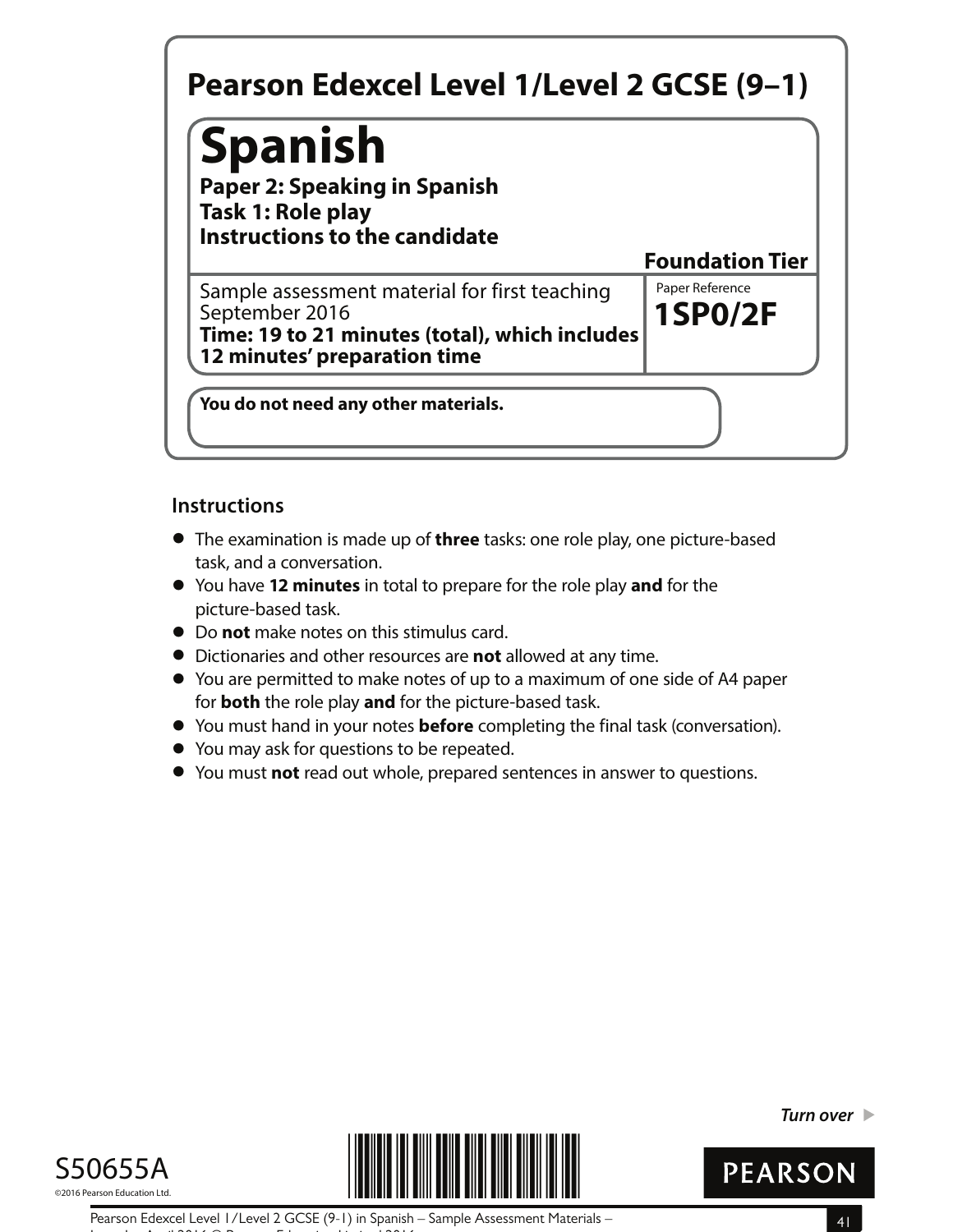#### **Topic: What school is like**

#### **Instructions to candidates:**

You are talking to a Spanish friend about school. The teacher will play the part of your Spanish friend and will speak first.

You must address your Spanish friend as tú.

You will talk to the teacher using the five prompts below.

- where you see **?** you must ask a question
- where you see **!** you must respond to something you have not prepared

#### **Task**

**Estás en casa de un/a amigo/a español/a. Hablas con tu amigo/a sobre el colegio.**

- 1. Colegio hora (empezar)
- 2. Asignatura preferida razón
- 3. **!**
- 4. Recreo actividad
- 5. **?** Clases duración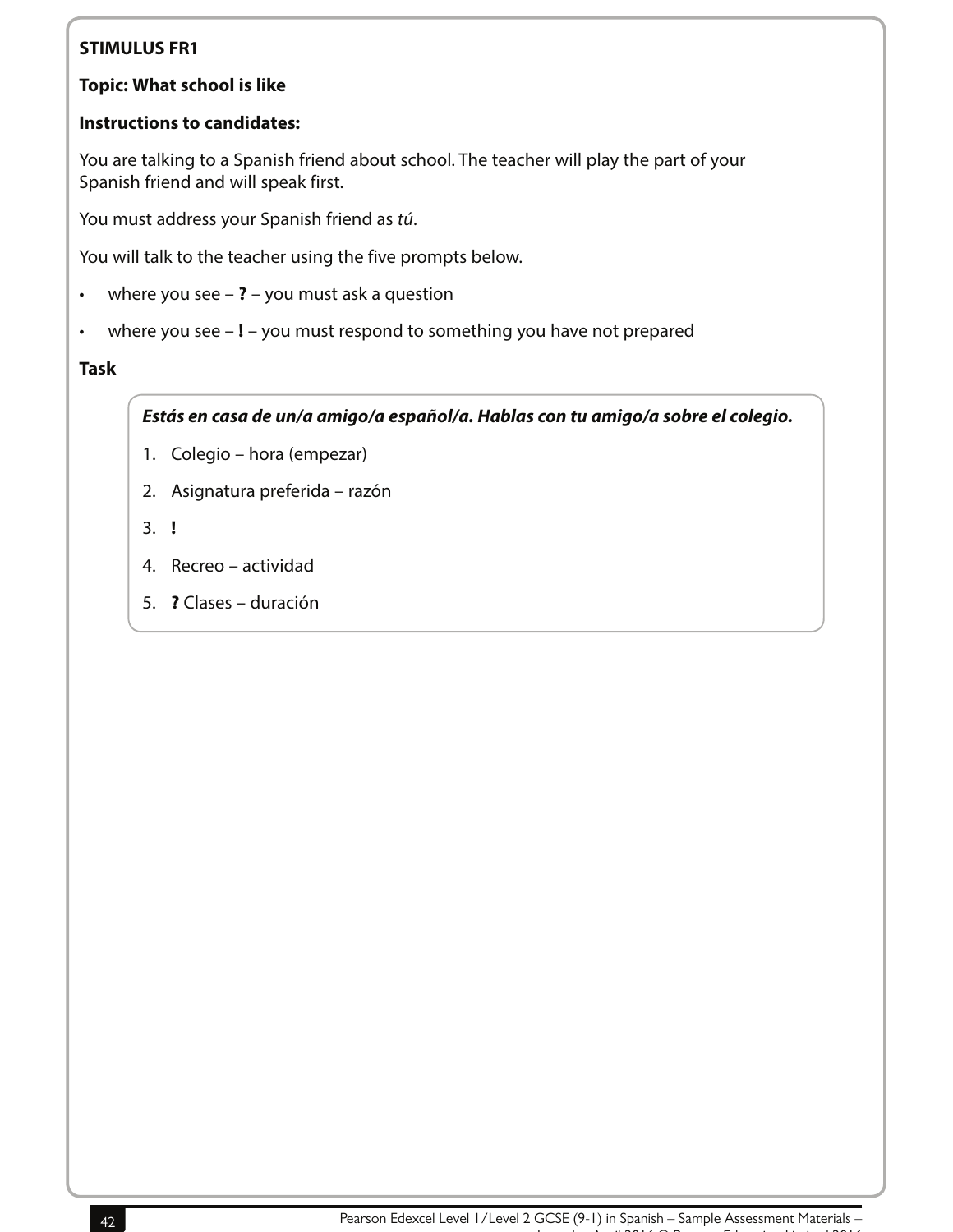# **Spanish**

**Paper 2: Speaking in Spanish Task 1: Role play Instructions to the teacher**

**1SP0/2F** Sample assessment material for first teaching Faper Reference September 2016 **Time: 19 to 21 minutes (total), which includes 12 minutes' preparation time**

**You do not need any other materials.**

## **Instructions**

- **•** You should open the role play with the introduction provided.
- You should open the role play with the introduction provided.<br>● The role play is recommended to last between one to one-and-a-half minutes.
- The role play is recommended to last between one to one-and-a-half n<br>● The set questions and comments must be asked as they are presented. • The set questions and comments must be asked as they are presented.<br>• Candidates must **not** read out whole, prepared sentences in answer
- to questions.
- **•** There must be no supplementary questions and no re-phrasing. The statements/questions may be repeated but no more than twice.





**Turn over** 



**Foundation Tier**

Pearson Edexcel Level 1/Level 2 GCSE (9-1) in Spanish – Sample Assessment Materials – 43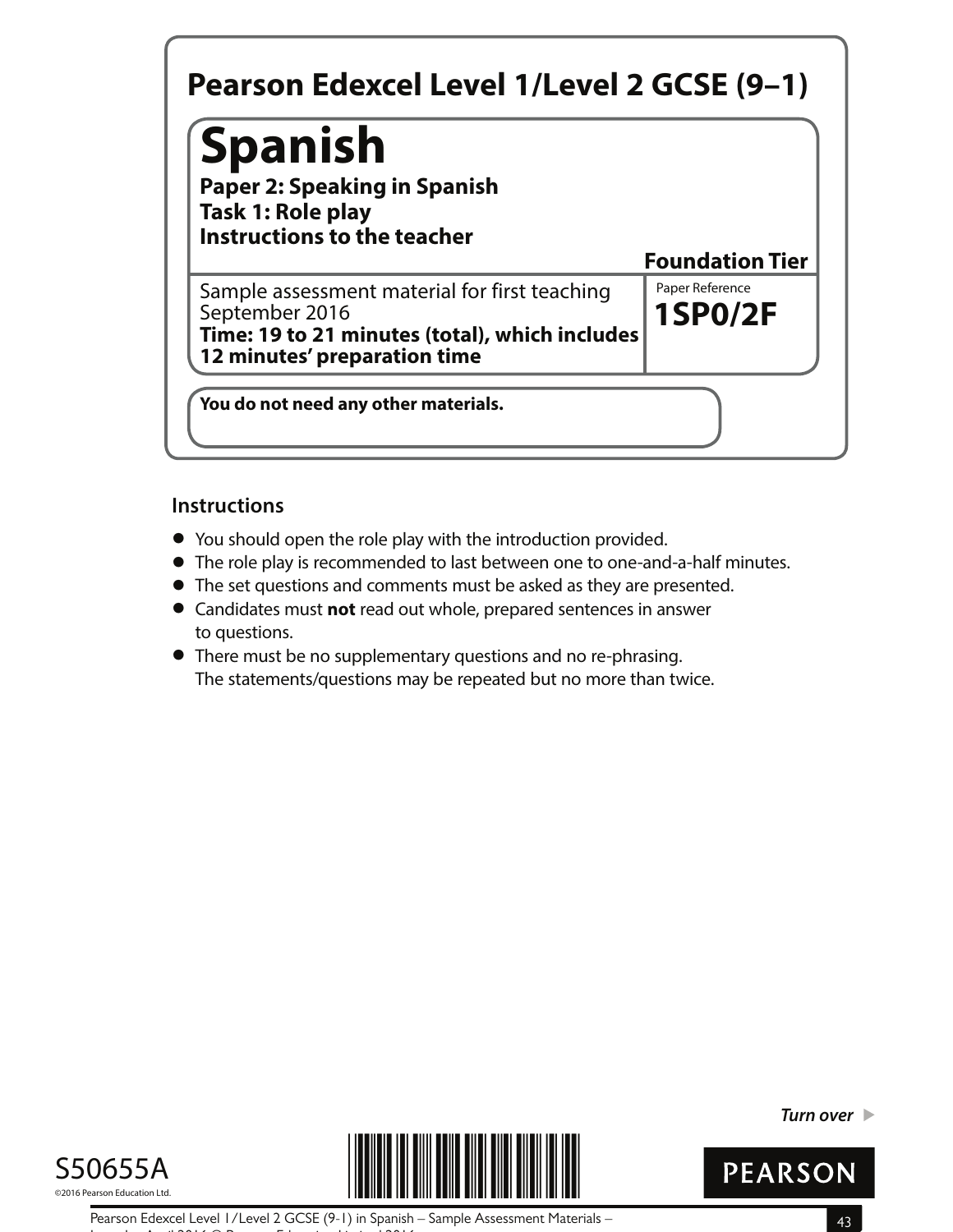**Topic: What school is like**

**Instructions to teacher:**

- **• Address the candidate as tú**
- **• The target language phrases below must be asked verbatim. There must be no supplementary questions and no re-phrasing of questions but questions may be repeated.**

**Begin the role play with the following introduction:**

**Estás en casa de un/a amigo/a español/a. Hablas con tu amigo/a sobre el colegio.**

| 1 | ¿A qué hora empieza tu colegio?                                       |
|---|-----------------------------------------------------------------------|
|   | Allow the candidate to say what time school starts.                   |
| 2 | ¿Cuál es tu asignatura preferida y por qué?                           |
|   | Allow the candidate to say what his/her favourite subject is and why. |
| 3 |                                                                       |
|   | ¿Cómo son las instalaciones en tu colegio?                            |
|   | Allow the candidate to say what the school facilities are like.       |
| 4 | ¿Qué haces normalmente durante el recreo?                             |
|   | Allow the candidate to say what s/he does during break.               |
|   | Vale.                                                                 |
| 5 | ?                                                                     |
|   | Allow the candidate to ask you how long the classes last.             |
|   | Give an appropriate brief response.                                   |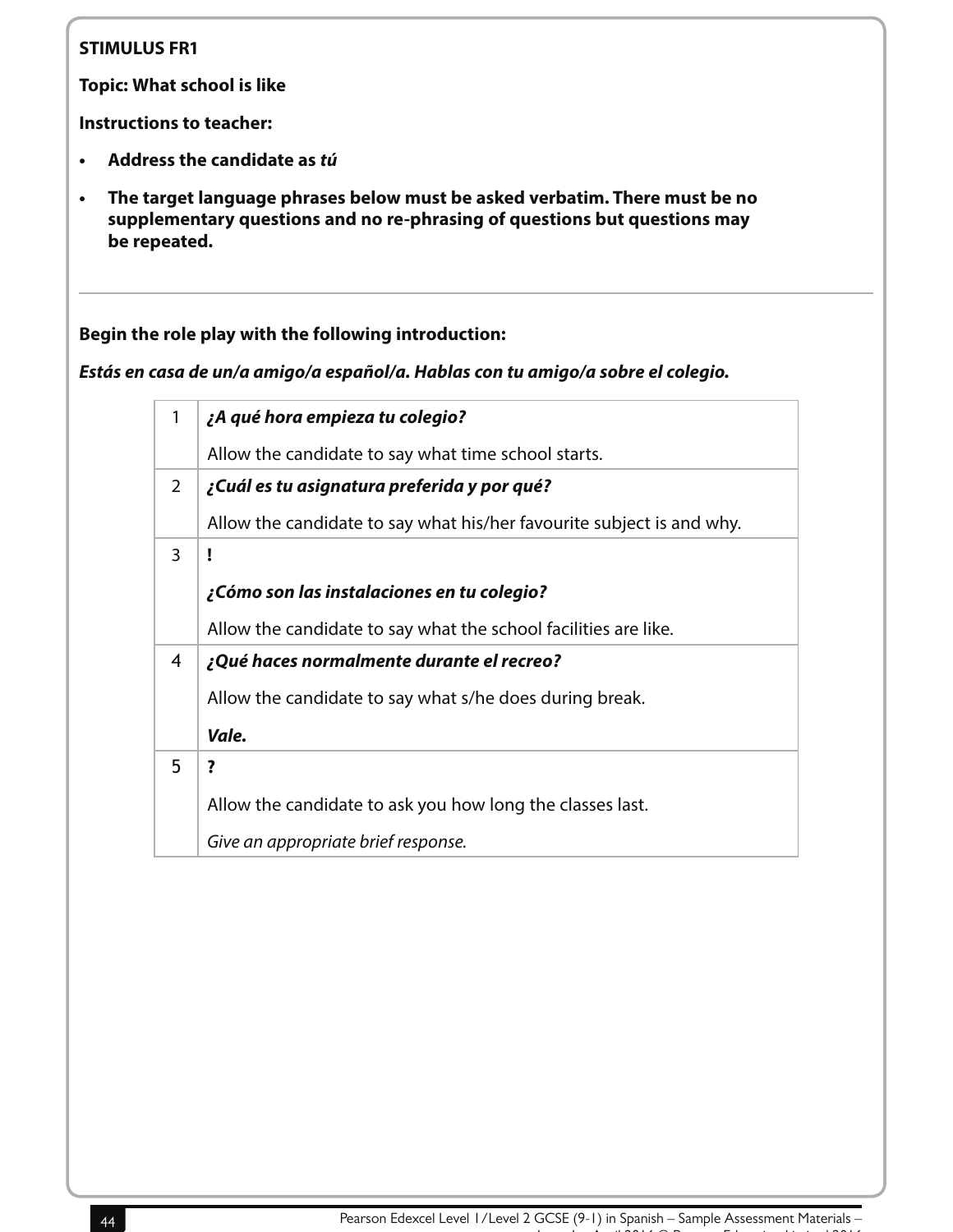# **Spanish**

**Paper 2: Speaking in Spanish Task 1: Role play Instructions to the candidate**

**1SP0/2F** Sample assessment material for first teaching Faper Reference September 2016 **Time: 19 to 21 minutes (total), which includes 12 minutes' preparation time**

**You do not need any other materials.**

## **Instructions**

- **•** The examination is made up of **three** tasks: one role play, one picture-based task, and a conversation.
- **•** You have **12 minutes** in total to prepare for the role play **and** for the picture-based task.
- **•** Do **not** make notes on this stimulus card.
- **•** Dictionaries and other resources are **not** allowed at any time.
- **•** You are permitted to make notes of up to a maximum of one side of A4 paper for **both** the role play **and** for the picture-based task.
- **•** for **both** the role play and for the picture-based task.<br>• You must hand in your notes **before** completing the final task (conversation).
- **•** You must hand in your notes **before** comp<br>• You may ask for questions to be repeated.
- **●** You may ask for questions to be repeated.<br>● You must **not** read out whole, prepared sentences in answer to questions.





**Turn over** 



**Foundation Tier**

Pearson Edexcel Level 1/Level 2 GCSE (9-1) in Spanish – Sample Assessment Materials – 45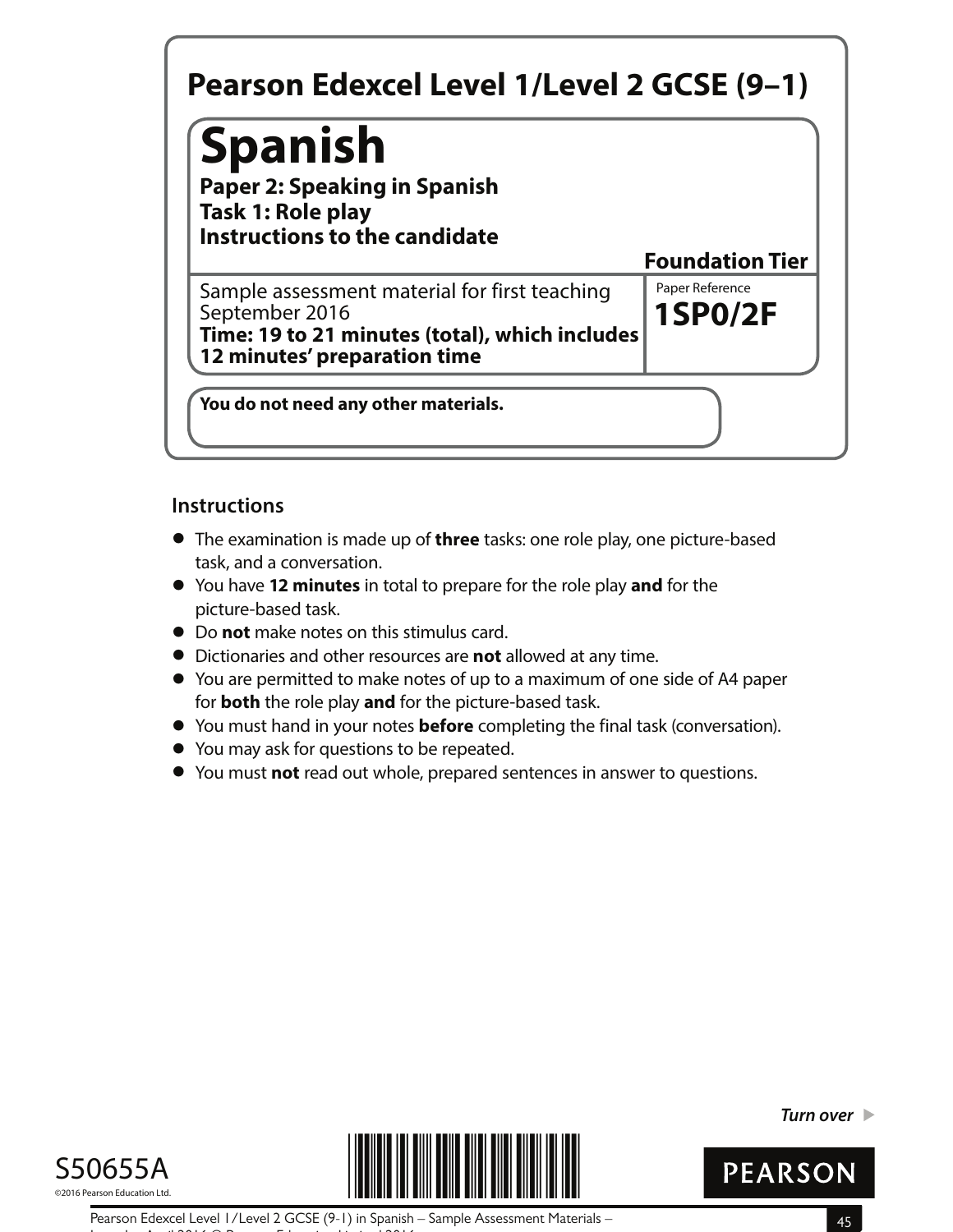#### **Topic: Travel and tourist transactions**

#### **Instructions to candidates:**

You are in a tourist information office in Spain and you want information about trips. The teacher will play the role of the employee and will speak first.

You must address the employee as usted.

You will talk to the teacher using the five prompts below.

- where you see **?** you must ask a question
- where you see **!** you must respond to something you have not prepared

#### **Task**

**Usted está en una oficina de turismo en España y quiere información sobre excursiones.**

- 1. Excursiones información
- 2. Vacaciones en España duración
- 3. **!**
- 4. Otras excursiones razón
- 5. **?** Descuento estudiantes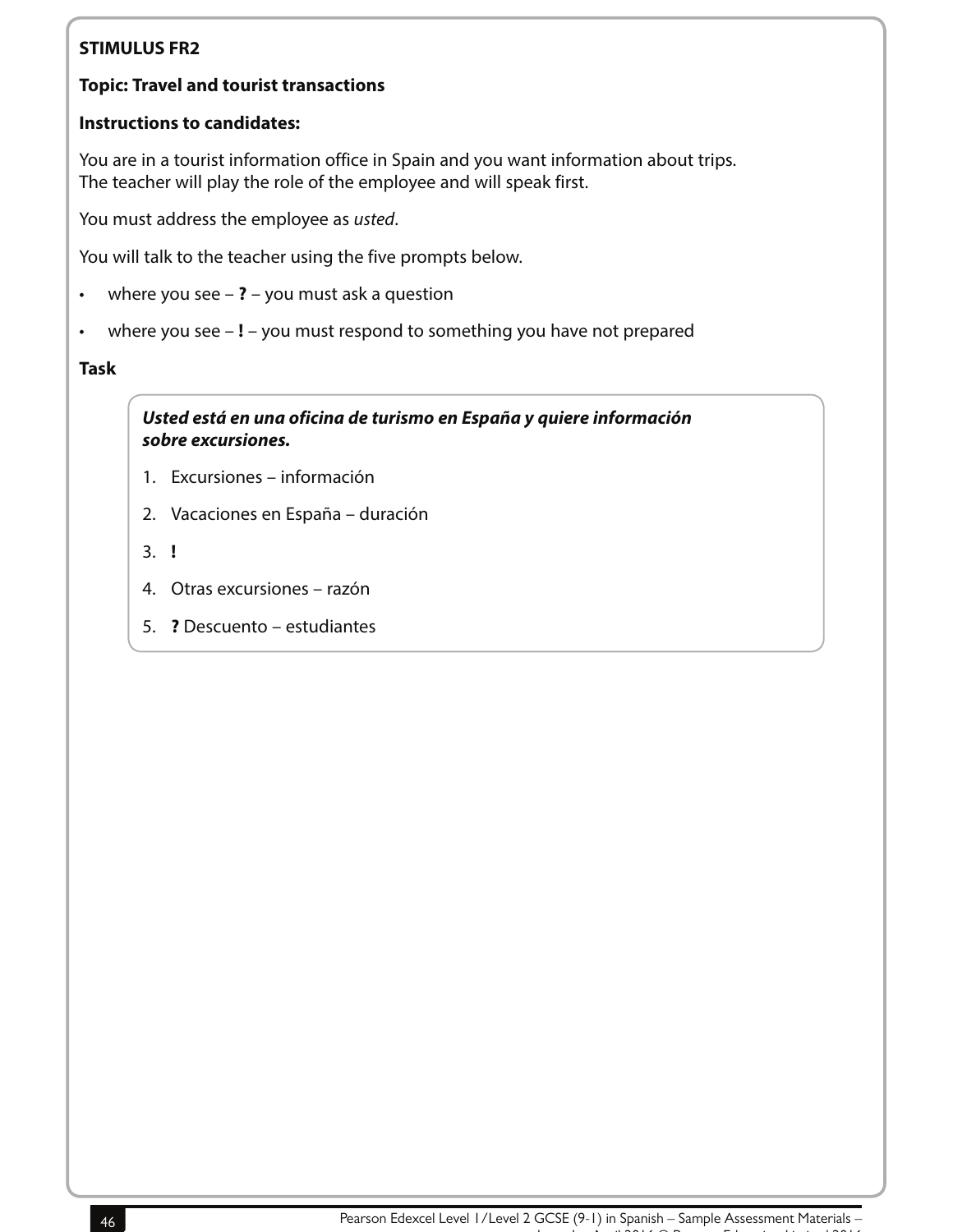# **Spanish**

**Paper 2: Speaking in Spanish Task 1: Role play Instructions to the teacher**

**1SP0/2F** Sample assessment material for first teaching Faper Reference September 2016 **Time: 19 to 21 minutes (total), which includes 12 minutes' preparation time**

**You do not need any other materials.**

## **Instructions**

- **•** You should open the role play with the introduction provided.
- You should open the role play with the introduction provided.<br>● The role play is recommended to last between one to one-and-a-half minutes.
- The role play is recommended to last between one to one-and-a-half n<br>● The set questions and comments must be asked as they are presented. • The set questions and comments must be asked as they are presented.<br>• Candidates must **not** read out whole, prepared sentences in answer
- to questions.
- **•** There must be no supplementary questions and no re-phrasing. The statements/questions may be repeated but no more than twice.





**Turn over** 



**Foundation Tier**

Pearson Edexcel Level 1/Level 2 GCSE (9-1) in Spanish – Sample Assessment Materials – 47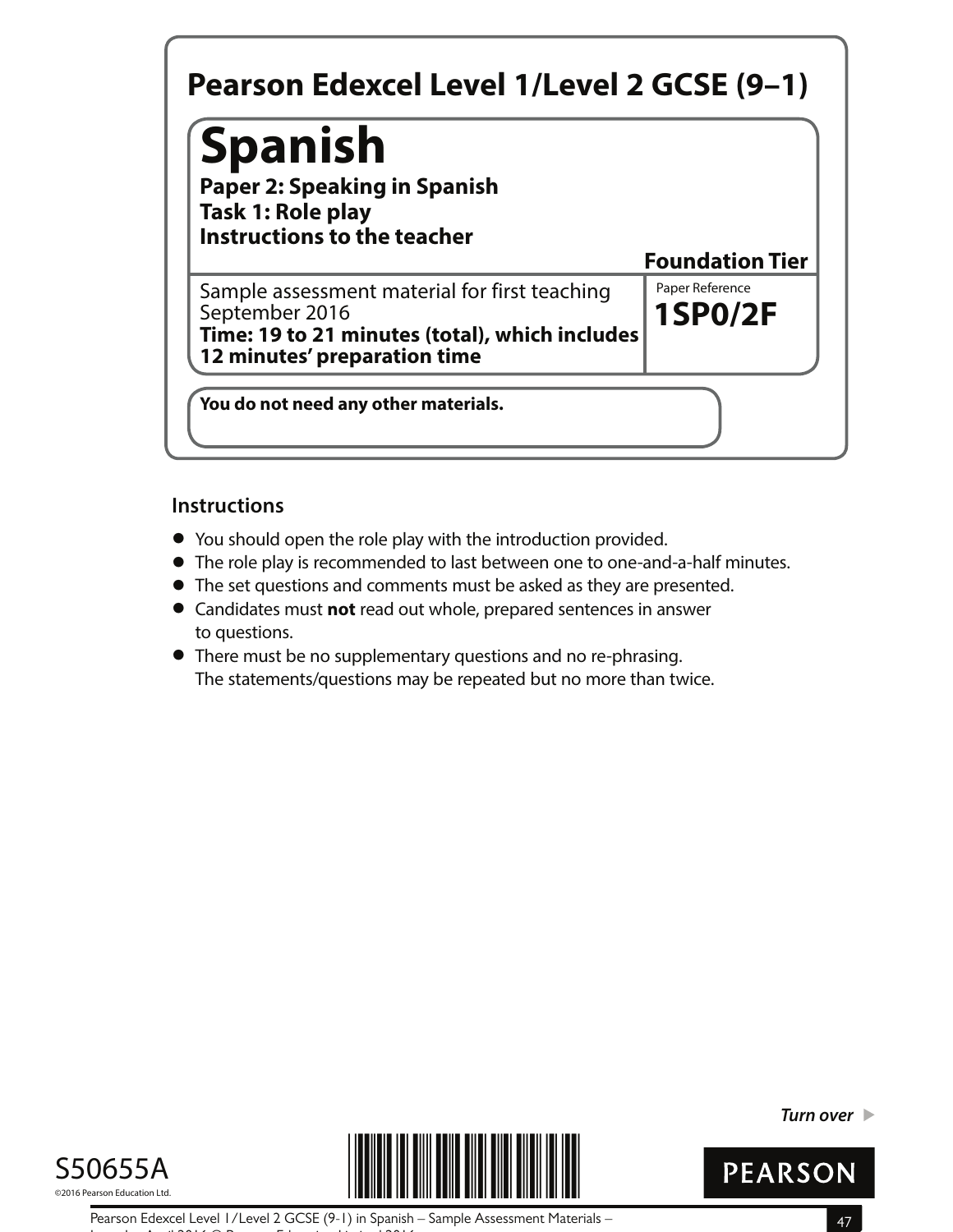**Topic: Travel and tourist transactions**

**Instructions to teacher:**

- **• Address the candidate as usted**
- **• The target language phrases below must be asked verbatim. There must be no supplementary questions and no re-phrasing of questions but questions may be repeated.**

**Begin the role play with the following introduction:**

**Usted está en una oficina de turismo en España y quiere información sobre excursiones.**

| $\mathbf{1}$   | ¿Cómo puedo ayudarle?                                            |
|----------------|------------------------------------------------------------------|
|                |                                                                  |
|                | Allow the candidate to say what s/he wants to visit.             |
| $\overline{2}$ | ¿Cuánto tiempo pasa usted en España?                             |
|                | Allow the candidate to say how long s/he is staying in Spain.    |
| 3              |                                                                  |
|                |                                                                  |
|                | ¿De qué nacionalidad es usted?                                   |
|                | Allow the candidate to say what his/her nationality is.          |
| 4              | ¿Qué otras excursiones le interesan a usted y por qué?           |
|                | Allow the candidate to say what trips interest him/her.          |
|                | Muy bien.                                                        |
| 5              | ?                                                                |
|                | Allow the candidate to ask you about the discounts for students. |
|                |                                                                  |
|                | Give an appropriate brief response.                              |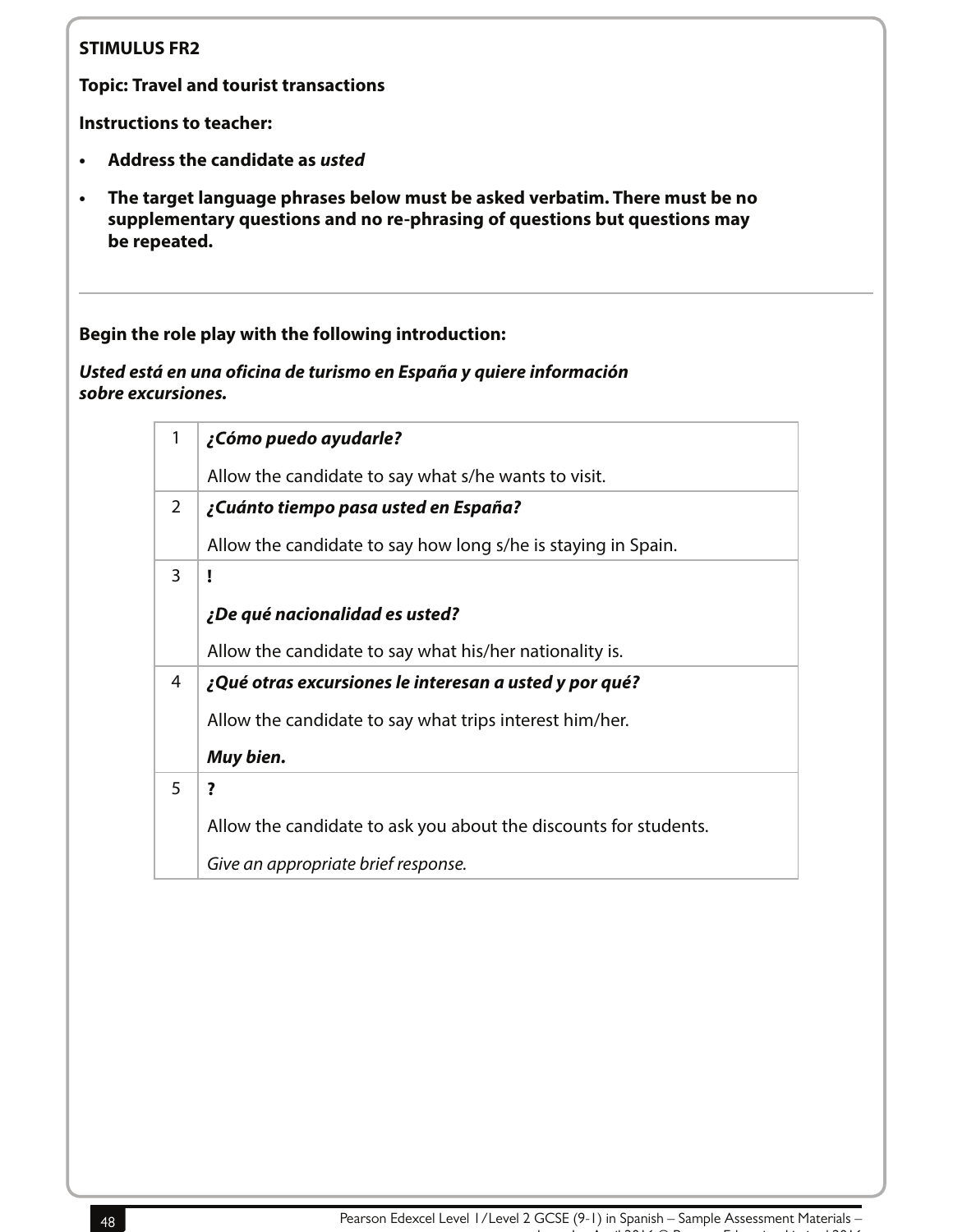# **Spanish**

**Paper 2: Speaking in Spanish Task 1: Role play Instructions to the candidate**

**1SP0/2F** Sample assessment material for first teaching Faper Reference September 2016 **Time: 19 to 21 minutes (total), which includes 12 minutes' preparation time**

**You do not need any other materials.**

## **Instructions**

- **•** The examination is made up of **three** tasks: one role play, one picture-based task, and a conversation.
- **•** You have **12 minutes** in total to prepare for the role play **and** for the picture-based task.
- **•** Do **not** make notes on this stimulus card.
- **•** Dictionaries and other resources are **not** allowed at any time.
- **•** You are permitted to make notes of up to a maximum of one side of A4 paper for **both** the role play **and** for the picture-based task.
- **•** for **both** the role play and for the picture-based task.<br>• You must hand in your notes **before** completing the final task (conversation).
- **•** You must hand in your notes **before** comp<br>• You may ask for questions to be repeated.
- **●** You may ask for questions to be repeated.<br>● You must **not** read out whole, prepared sentences in answer to questions.





**Turn over** 



**Foundation Tier**

Pearson Edexcel Level 1/Level 2 GCSE (9-1) in Spanish – Sample Assessment Materials – 49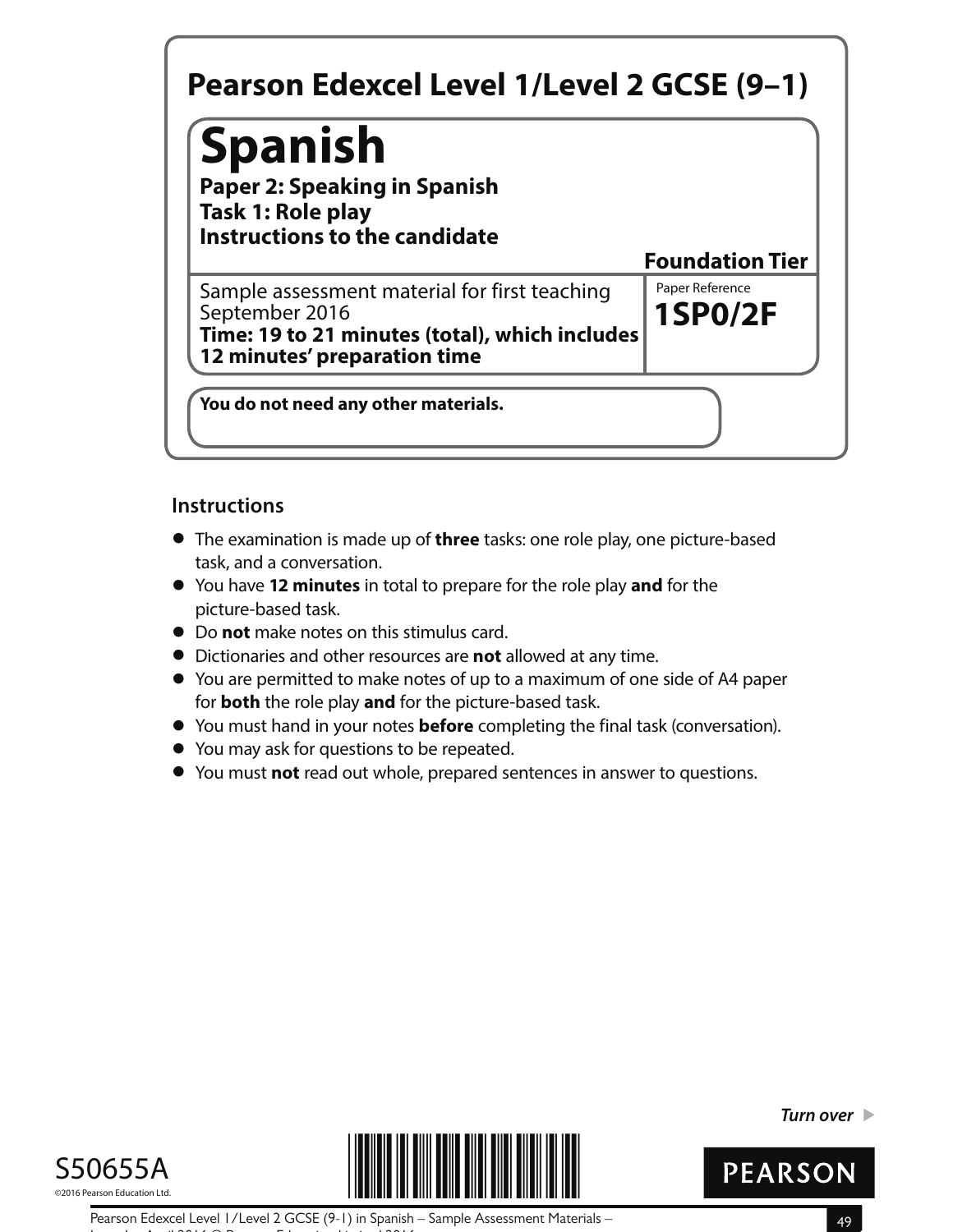#### **Topic: Travel and tourist transactions**

#### **Instructions to candidates:**

You are booking a hotel room in Spain by phone. The teacher will play the part of the receptionist and will speak first.

You must address the receptionist as usted.

You will talk to the teacher using the five prompts below.

- where you see **?** you must ask a question
- where you see **!** you must respond to something you have not prepared

#### **Task**

**Usted está hablando por teléfono con el/la recepcionista de un hotel en Granada (España). Quiere reservar una habitación.**

- 1. Habitación tipo
- 2. Reserva fecha
- 3. **!**
- 4. Visita a España razón
- 5. **?** Precio habitación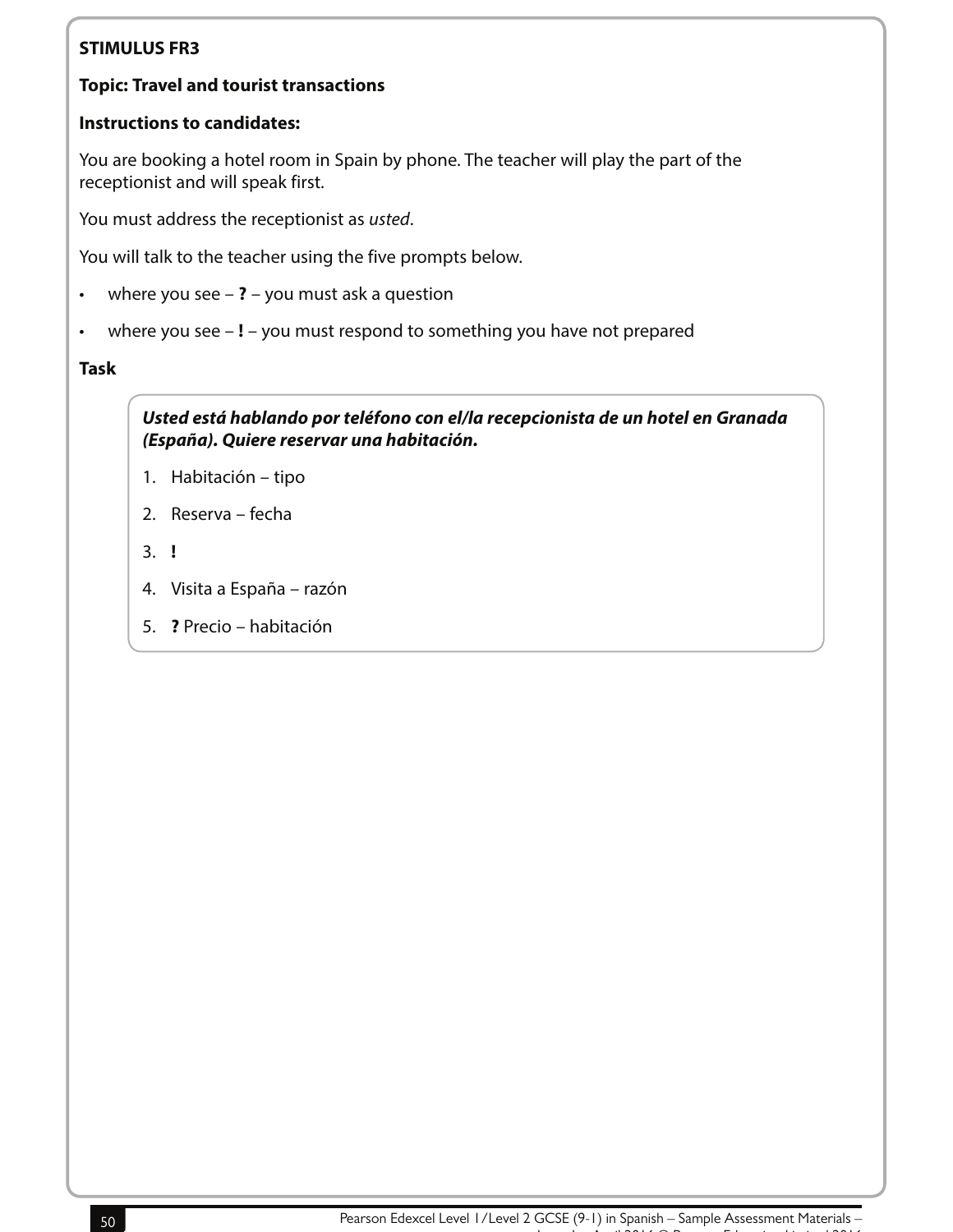# **Spanish**

**Paper 2: Speaking in Spanish Task 1: Role play Instructions to the teacher**

**1SP0/2F** Sample assessment material for first teaching Faper Reference September 2016 **Time: 19 to 21 minutes (total), which includes 12 minutes' preparation time**

**You do not need any other materials.**

## **Instructions**

- **•** You should open the role play with the introduction provided.
- You should open the role play with the introduction provided.<br>● The role play is recommended to last between one to one-and-a-half minutes.
- The role play is recommended to last between one to one-and-a-half n<br>● The set questions and comments must be asked as they are presented. • The set questions and comments must be asked as they are presented.<br>• Candidates must **not** read out whole, prepared sentences in answer
- to questions.
- **•** There must be no supplementary questions and no re-phrasing. The statements/questions may be repeated but no more than twice.





**Turn over** 



**Foundation Tier**

Pearson Edexcel Level 1/Level 2 GCSE (9-1) in Spanish – Sample Assessment Materials – 51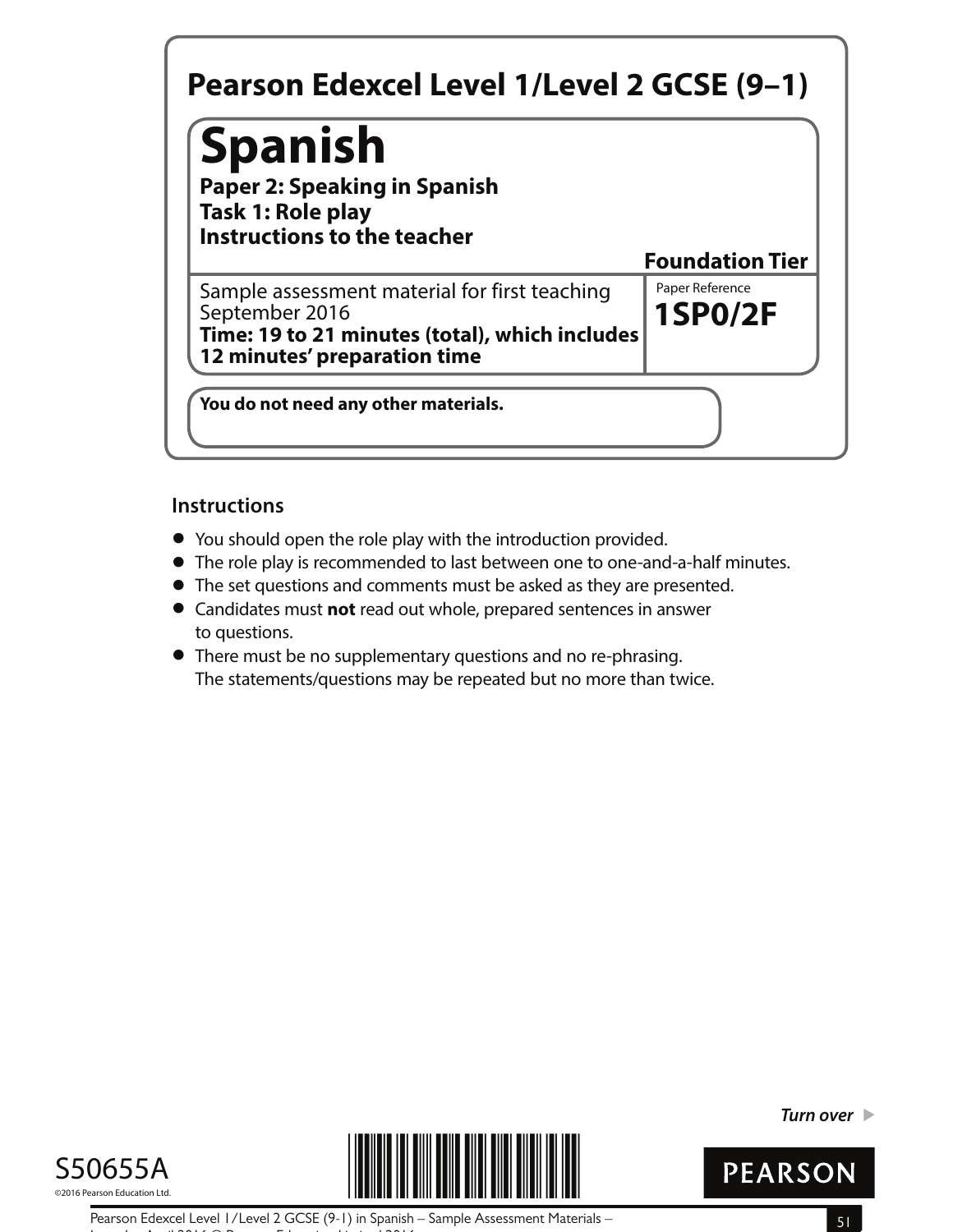**Topic: Travel and tourist transactions**

**Instructions to teacher:**

- **• Address the candidate as usted**
- **• The target language phrases below must be asked verbatim. There must be no supplementary questions and no re-phrasing of questions but questions may be repeated.**

**Begin the role play with the following introduction:**

**Usted está hablando por teléfono con el/la recepcionista de un hotel en Granada (España). Quiere reservar una habitación.**

| 1 | Hotel Varsovia, ¡dígame! ¿Cómo puedo ayudarle?                         |
|---|------------------------------------------------------------------------|
|   | Allow the candidate to say what type of room s/he wants.               |
| 2 | ¿Para qué fecha quiere la habitación?                                  |
|   | Allow the candidate to say which date s/he wants the room              |
| 3 | ï                                                                      |
|   | ¿Qué comidas quiere tomar en el hotel?                                 |
|   | Allow the candidate to say what meals s/he wants to have in the hotel. |
| 4 | ¿Por qué quiere visitar España?                                        |
|   | Allow the candidate to explain why s/he wants to visit Spain.          |
|   | Muy bien.                                                              |
| 5 | ?                                                                      |
|   | Allow the candidate to ask you about the price of the room.            |
|   | Give an appropriate brief response                                     |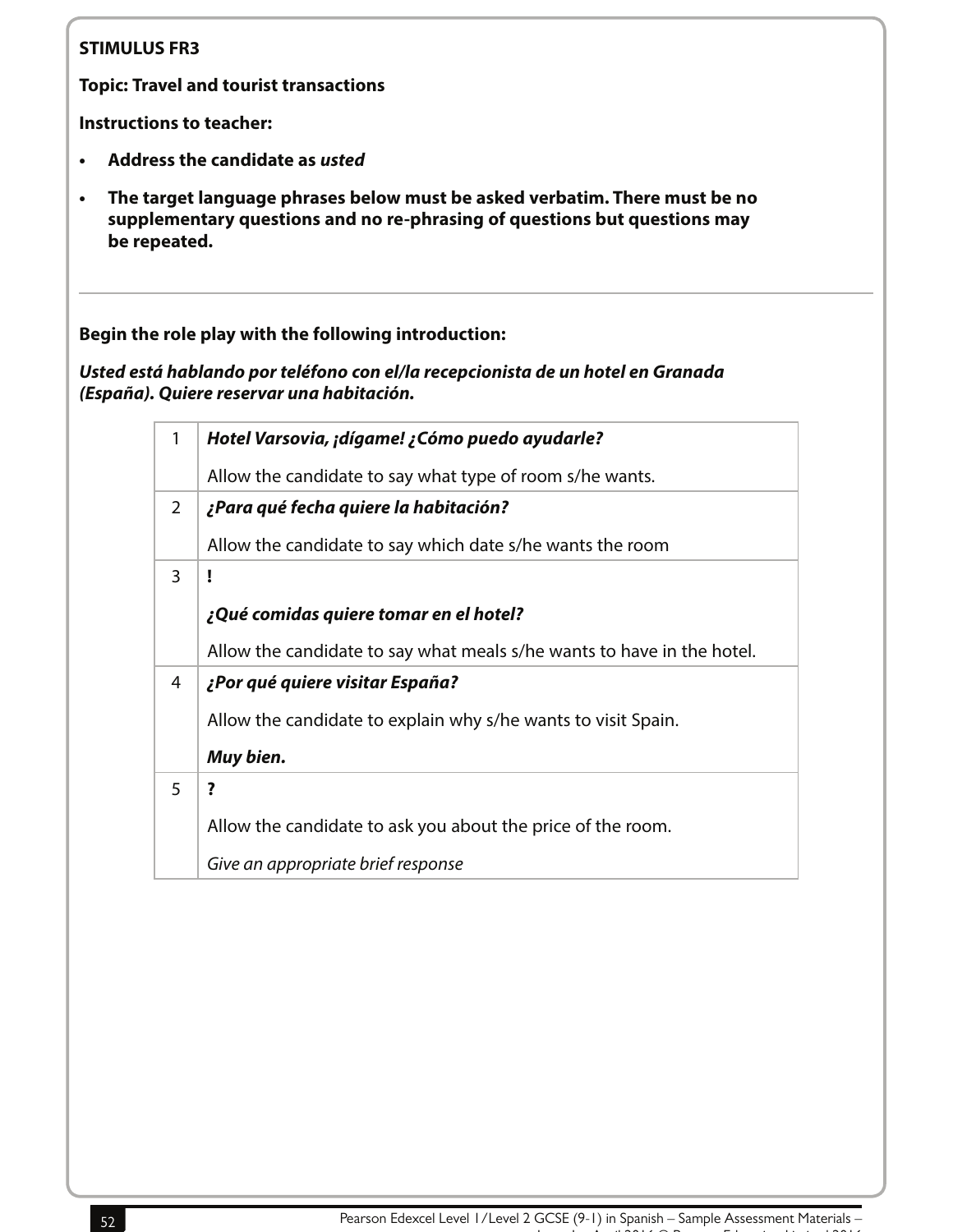# **Spanish**

**Paper 2: Speaking in Spanish Task 1: Role play Instructions to the candidate**

**1SP0/2F** Sample assessment material for first teaching Faper Reference September 2016 **Time: 19 to 21 minutes (total), which includes 12 minutes' preparation time**

**You do not need any other materials.**

## **Instructions**

- **•** The examination is made up of **three** tasks: one role play, one picture-based task, and a conversation.
- **•** You have **12 minutes** in total to prepare for the role play **and** for the picture-based task.
- **•** Do **not** make notes on this stimulus card.
- **•** Dictionaries and other resources are **not** allowed at any time.
- **•** You are permitted to make notes of up to a maximum of one side of A4 paper for **both** the role play **and** for the picture-based task.
- **•** for **both** the role play and for the picture-based task.<br>• You must hand in your notes **before** completing the final task (conversation).
- **•** You must hand in your notes **before** comp<br>• You may ask for questions to be repeated.
- **●** You may ask for questions to be repeated.<br>● You must **not** read out whole, prepared sentences in answer to questions.





**Turn over** 



**Foundation Tier**

Pearson Edexcel Level 1/Level 2 GCSE (9-1) in Spanish – Sample Assessment Materials – 53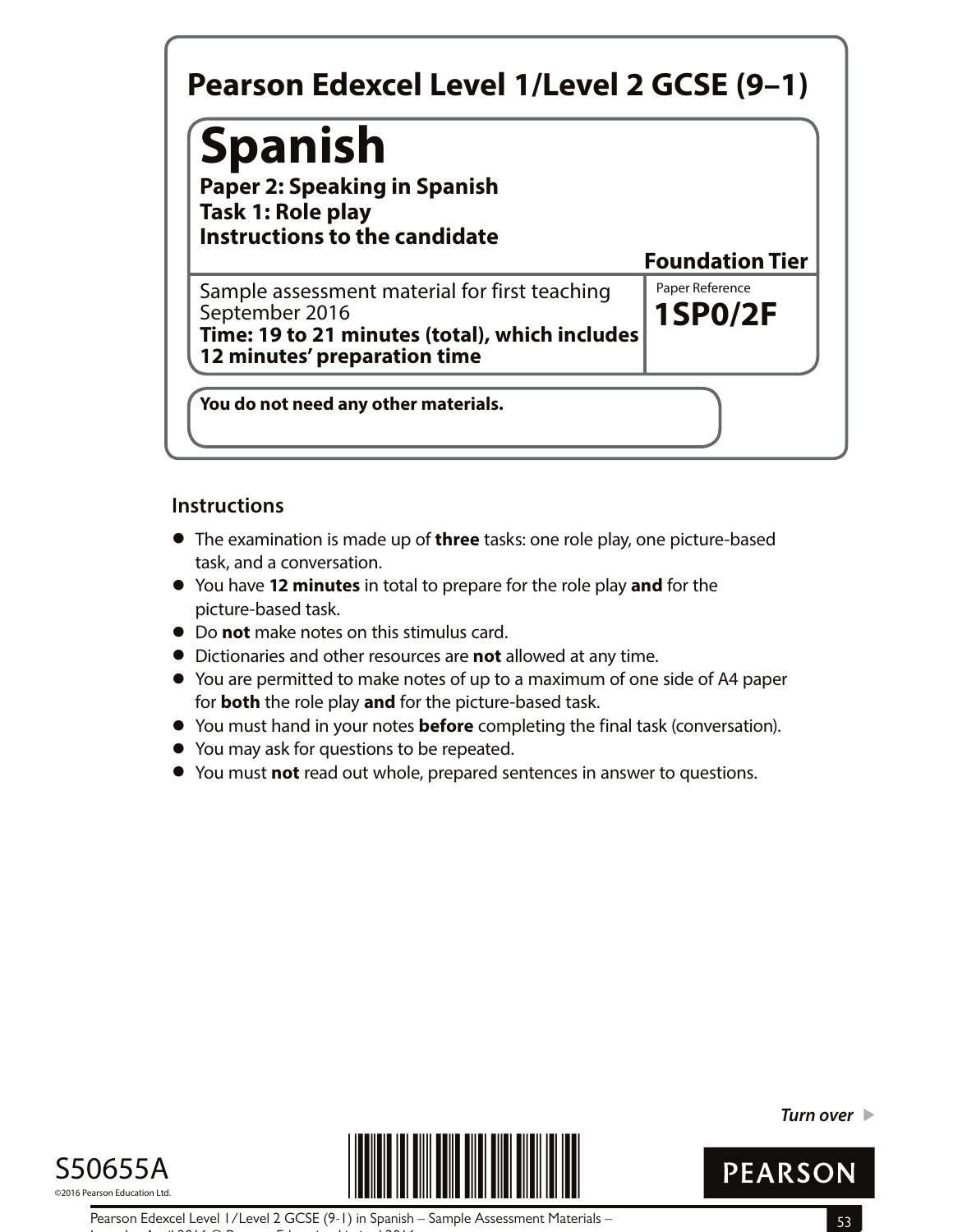#### **Topic: Cultural life**

#### **Instructions to candidates:**

You are in a restaurant celebrating a special occasion in Spain. The teacher will play the part of the waiter/waitress and will speak first.

You must address the receptionist as usted.

You will talk to the teacher using the five prompts below.

- where you see **?** you must ask a question
- where you see **!** you must respond to something you have not prepared

#### **Task**

#### **Usted está en un restaurante en Cádiz (España), para una celebración.**

- 1. Mesa número de personas
- 2. Celebración razón
- 3. **!**
- 4. Comida española opinión
- 5. **?** Restaurante hora (cerrar)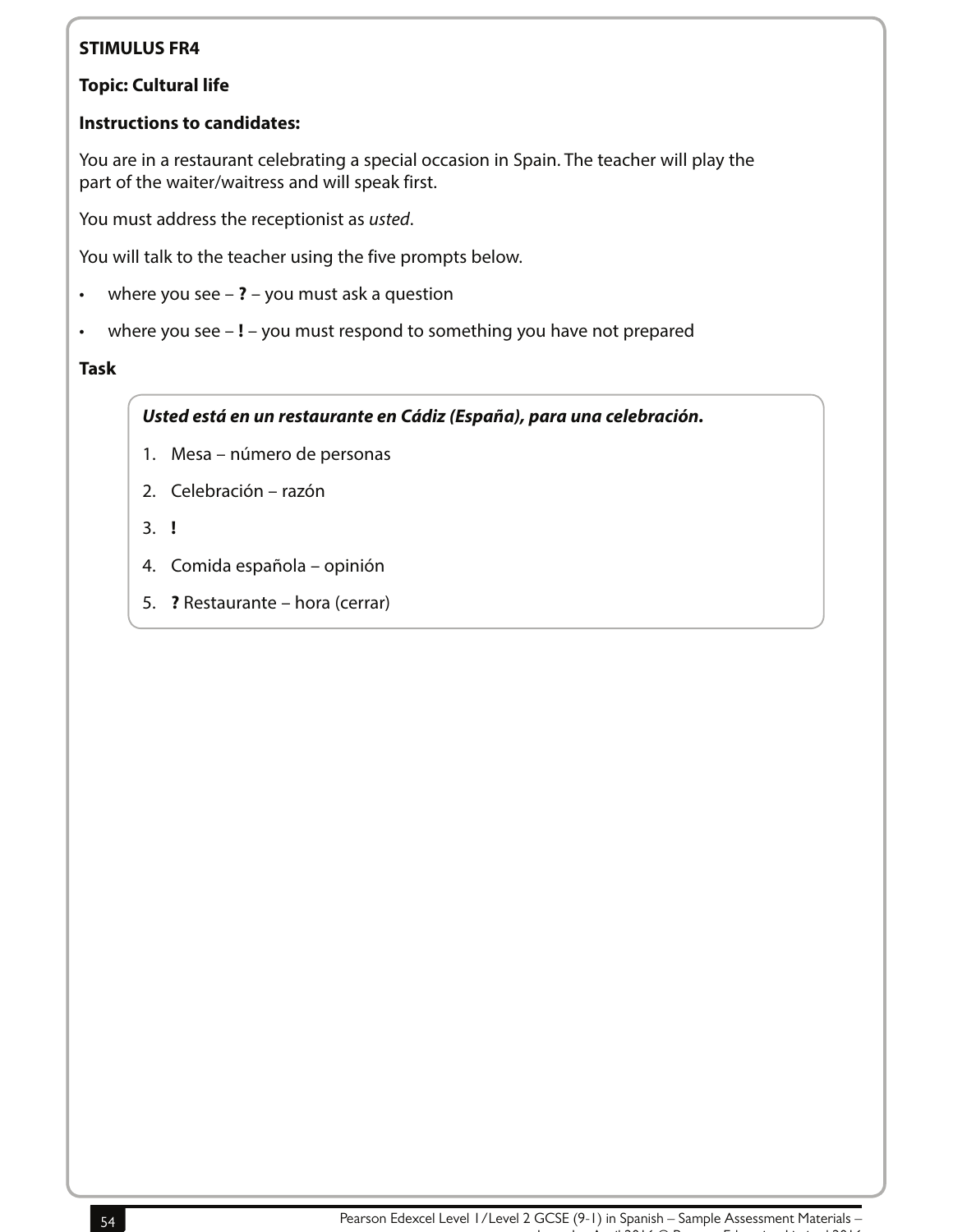# **Spanish**

**Paper 2: Speaking in Spanish Task 1: Role play Instructions to the teacher**

**1SP0/2F** Sample assessment material for first teaching Faper Reference September 2016 **Time: 19 to 21 minutes (total), which includes 12 minutes' preparation time**

**You do not need any other materials.**

## **Instructions**

- **•** You should open the role play with the introduction provided.
- You should open the role play with the introduction provided.<br>● The role play is recommended to last between one to one-and-a-half minutes.
- The role play is recommended to last between one to one-and-a-half n<br>● The set questions and comments must be asked as they are presented. • The set questions and comments must be asked as they are presented.<br>• Candidates must **not** read out whole, prepared sentences in answer
- to questions.
- **•** There must be no supplementary questions and no re-phrasing. The statements/questions may be repeated but no more than twice.





**Turn over** 



**Foundation Tier**

Pearson Edexcel Level 1/Level 2 GCSE (9-1) in Spanish – Sample Assessment Materials – 55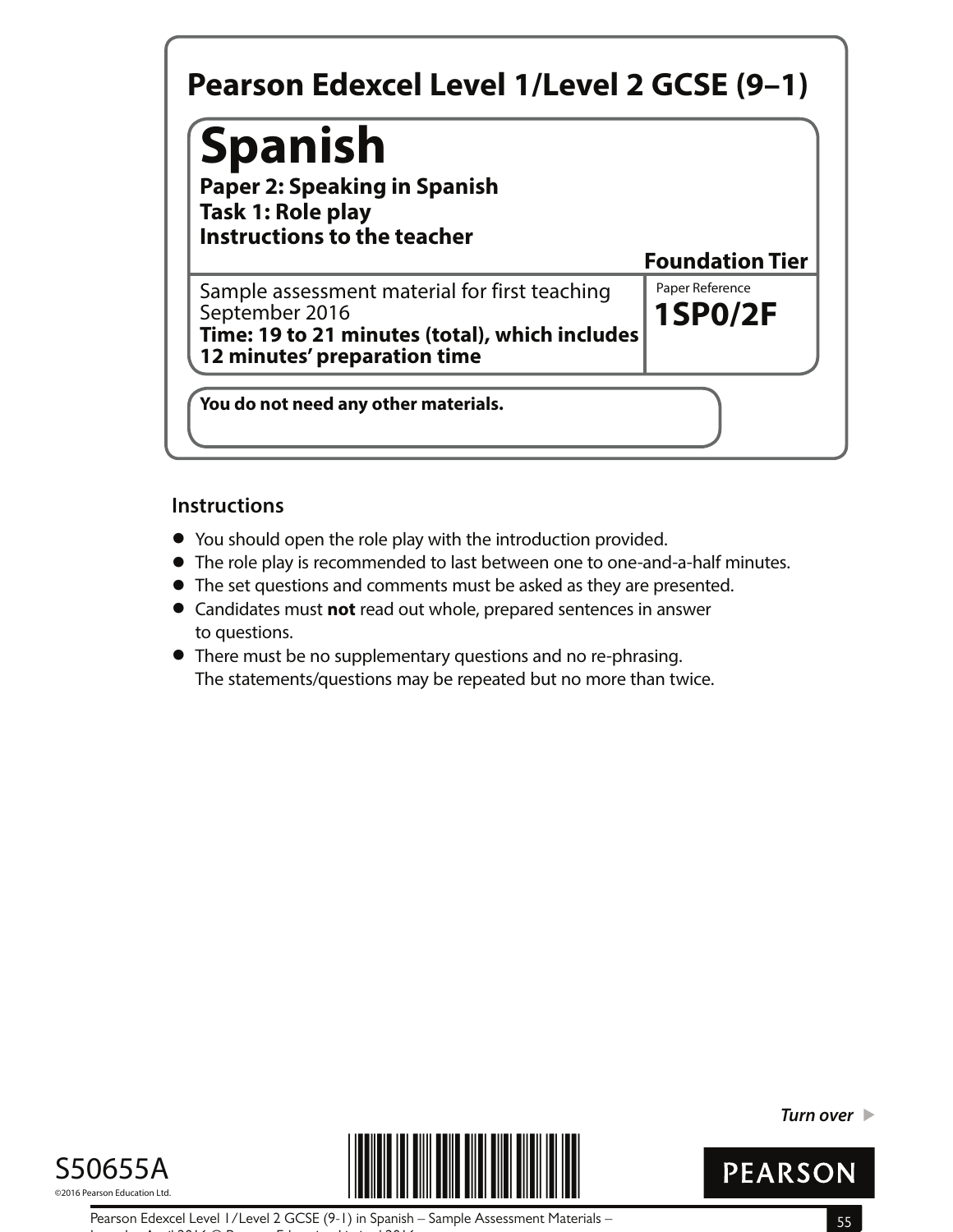**Topic: Cultural life**

**Instructions to teacher:**

- **• Address the candidate as usted**
- **• The target language phrases below must be asked verbatim. There must be no supplementary questions and no re-phrasing of questions but questions may be repeated.**

#### **Begin the role play with the following introduction:**

**Usted está en un restaurante en Cádiz (España) para una celebración.**

| 1 | ¿En qué puedo servirle?                                         |
|---|-----------------------------------------------------------------|
|   | Allow the candidate to ask for a table for  number of people.   |
| 2 | ¿Qué está usted celebrando?                                     |
|   | Allow the candidate to say what s/he is celebrating.            |
| 3 | I                                                               |
|   | ¡Muy bien! ¿Dónde quiere sentarse?                              |
|   | Allow the candidate to say where s/he wishes to sit.            |
| 4 | ¿Qué opina usted de la comida española?                         |
|   | Allow the candidate to say what s/he thinks about Spanish food. |
|   | Bien.                                                           |
| 5 | $\overline{\mathbf{?}}$                                         |
|   | Allow the candidate to ask you what time the restaurant closes. |
|   | Give an appropriate brief response.                             |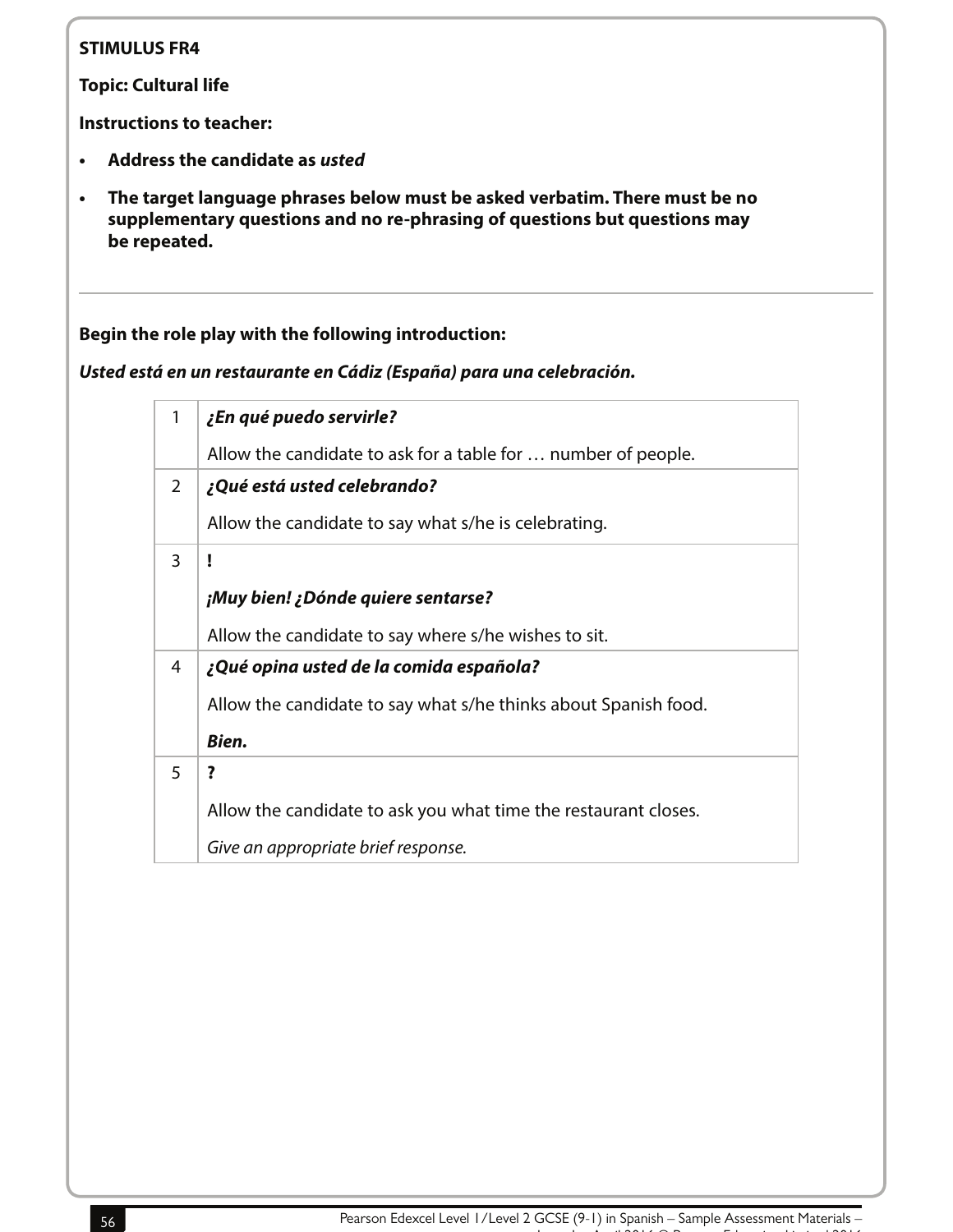# **Spanish**

**Paper 2: Speaking in Spanish Task 1: Role play Instructions to the candidate**

**1SP0/2F** Sample assessment material for first teaching Faper Reference September 2016 **Time: 19 to 21 minutes (total), which includes 12 minutes' preparation time**

**You do not need any other materials.**

## **Instructions**

- **•** The examination is made up of **three** tasks: one role play, one picture-based task, and a conversation.
- **•** You have **12 minutes** in total to prepare for the role play **and** for the picture-based task.
- **•** Do **not** make notes on this stimulus card.
- **•** Dictionaries and other resources are **not** allowed at any time.
- **•** You are permitted to make notes of up to a maximum of one side of A4 paper for **both** the role play **and** for the picture-based task.
- **•** for **both** the role play and for the picture-based task.<br>• You must hand in your notes **before** completing the final task (conversation).
- **•** You must hand in your notes **before** comp<br>• You may ask for questions to be repeated.
- **●** You may ask for questions to be repeated.<br>● You must **not** read out whole, prepared sentences in answer to questions.





**Turn over** 



**Foundation Tier**

Pearson Edexcel Level 1/Level 2 GCSE (9-1) in Spanish – Sample Assessment Materials – 57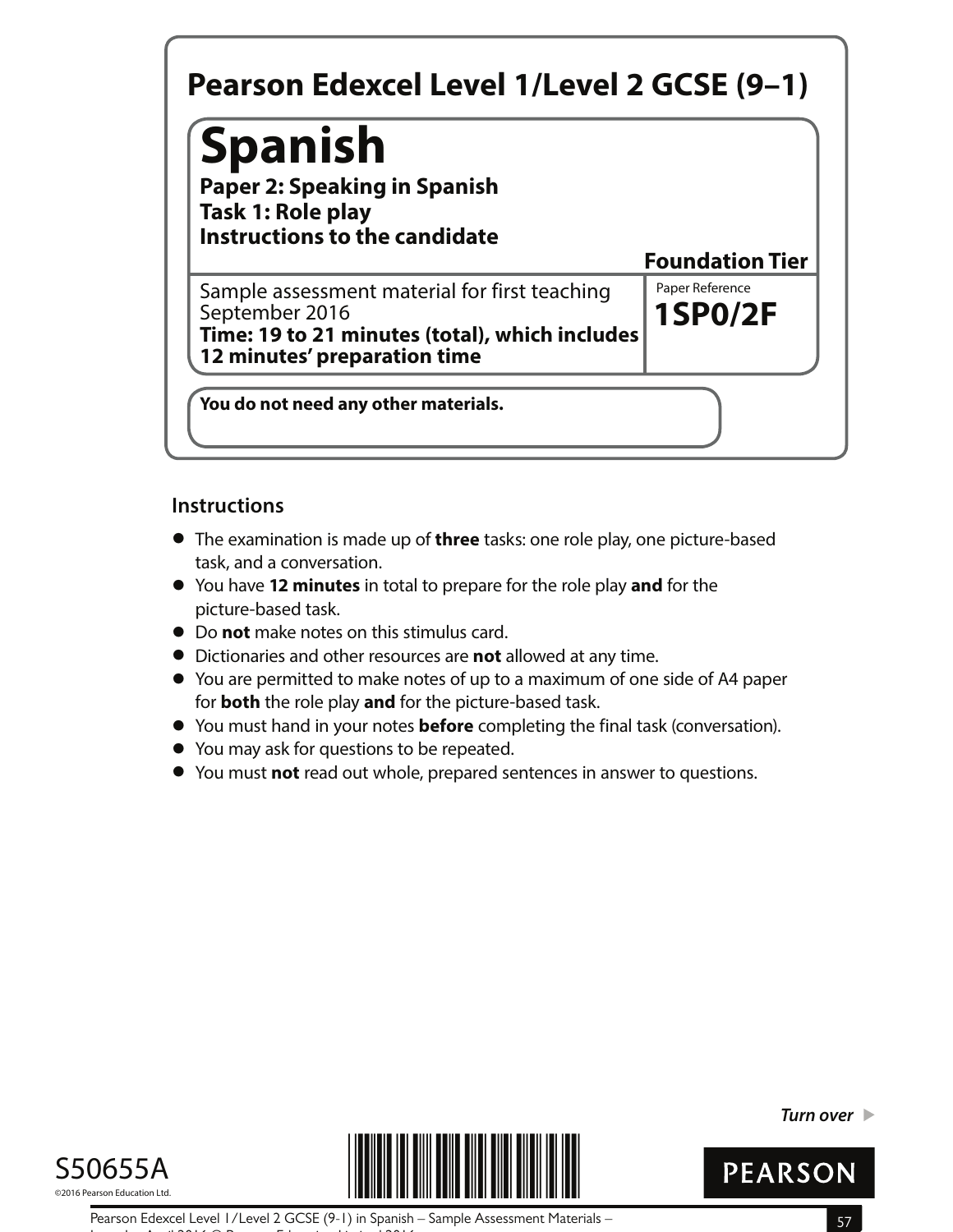#### **Topic: Cultural life**

#### **Instructions to candidates:**

You are talking to your Spanish friend about your plans for a concert this evening. The teacher will play the part of your friend and will speak first.

You must address your Spanish friend as tú.

You will talk to the teacher using the five prompts below.

- where you see **?** you must ask a question
- where you see **!** you must respond to something you have not prepared

**Task**

**Estás en casa de un/a amigo/a español/a. Hablas con tu amigo/a sobre los planes para el concierto de esta noche.**

- 1. Concierto hora (salida)
- 2. **!**
- 3. Planes después del concierto
- 4. Música preferida razón
- 5. **?** Planes mañana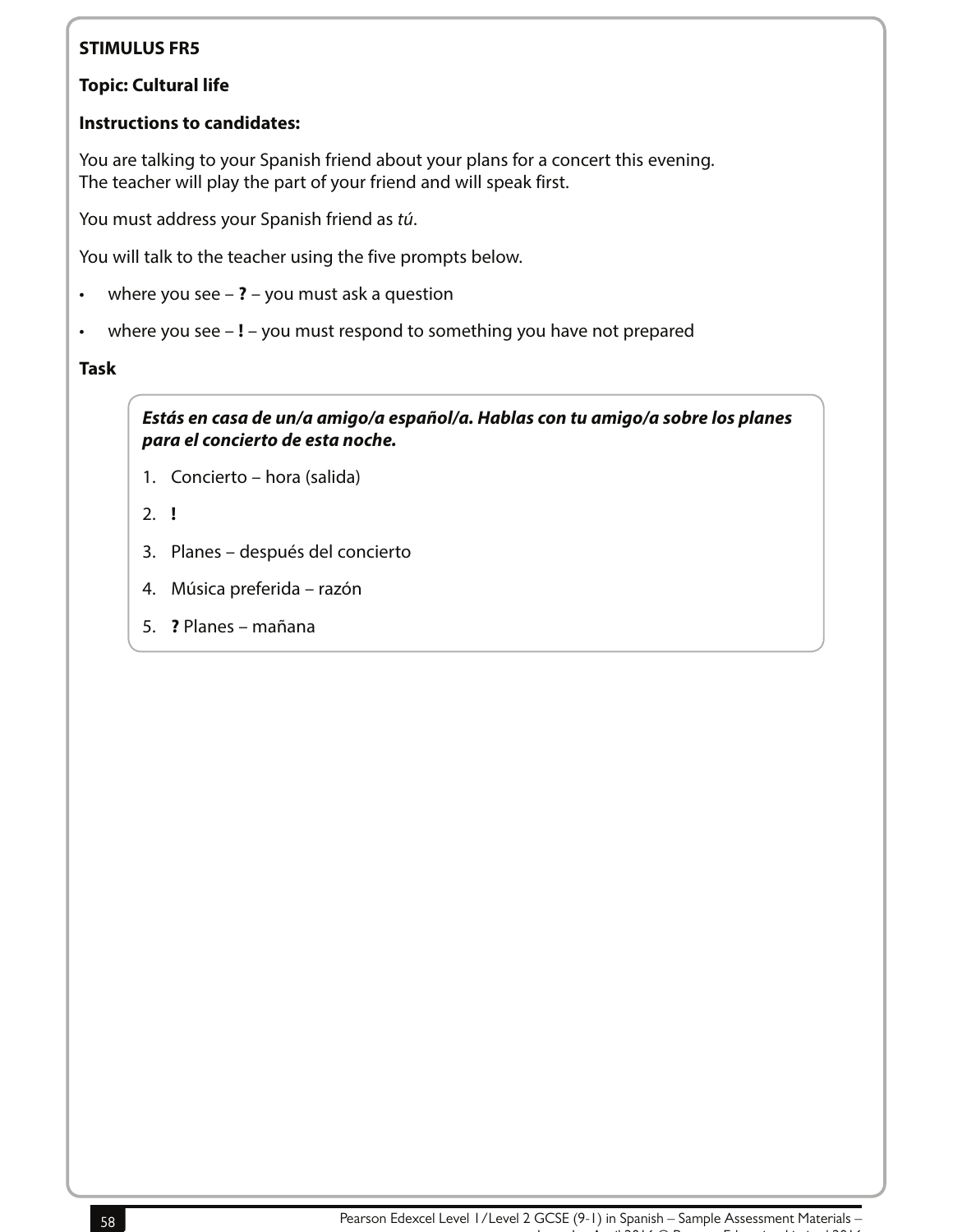# **Spanish**

**Paper 2: Speaking in Spanish Task 1: Role play Instructions to the teacher**

**1SP0/2F** Sample assessment material for first teaching Faper Reference September 2016 **Time: 19 to 21 minutes (total), which includes 12 minutes' preparation time**

**You do not need any other materials.**

## **Instructions**

- **•** You should open the role play with the introduction provided.
- You should open the role play with the introduction provided.<br>● The role play is recommended to last between one to one-and-a-half minutes.
- The role play is recommended to last between one to one-and-a-half n<br>● The set questions and comments must be asked as they are presented. • The set questions and comments must be asked as they are presented.<br>• Candidates must **not** read out whole, prepared sentences in answer
- to questions.
- **•** There must be no supplementary questions and no re-phrasing. The statements/questions may be repeated but no more than twice.





**Turn over** 



**Foundation Tier**

Pearson Edexcel Level 1/Level 2 GCSE (9-1) in Spanish – Sample Assessment Materials – 59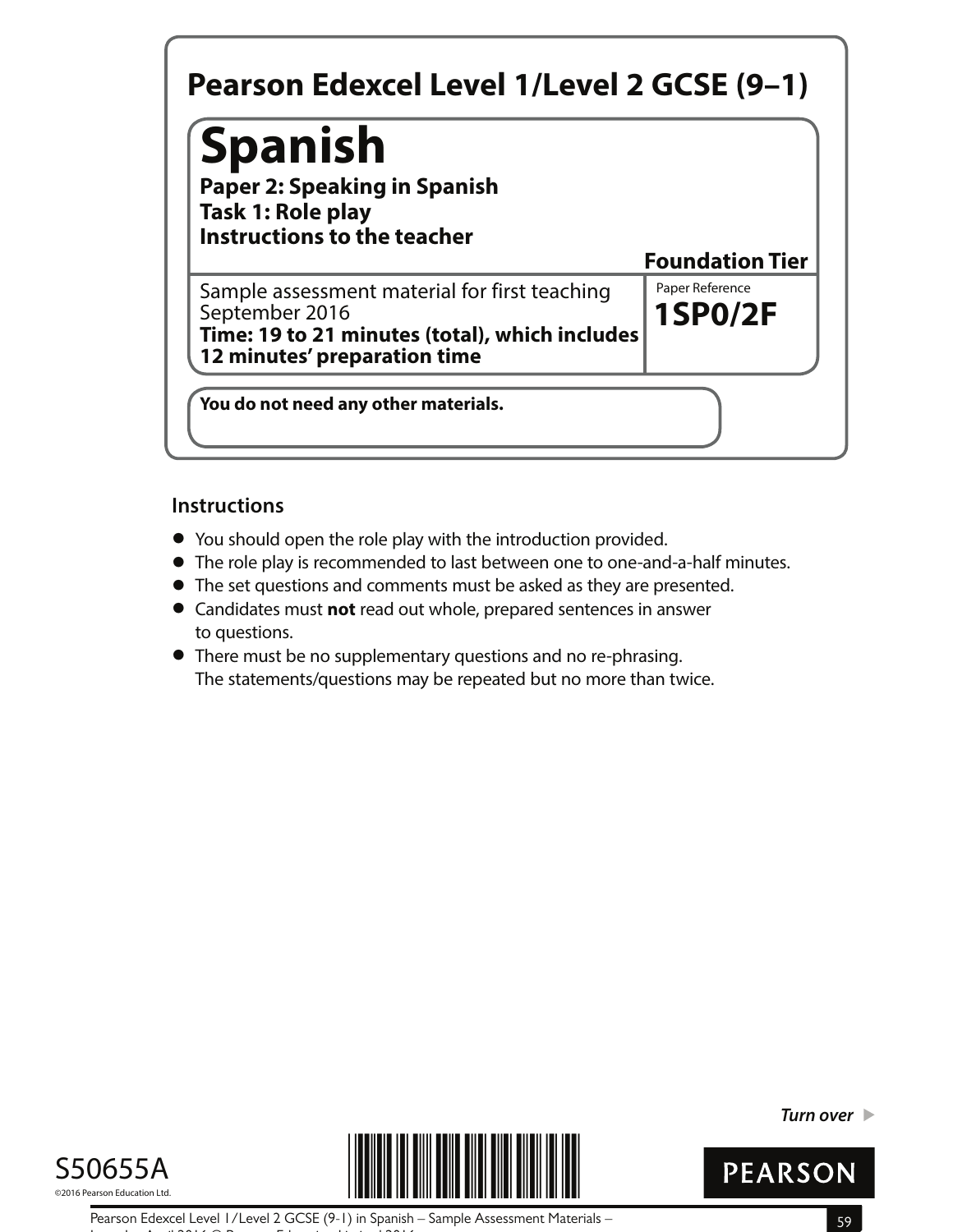**Topic: Cultural life**

**Instructions to teacher:**

- **• Address the candidate as tú**
- **• The target language phrases below must be asked verbatim. There must be no supplementary questions and no re-phrasing of questions but questions may be repeated.**

**Begin the role play with the following introduction:**

**Estás en casa de un/a amigo/a español/a. Hablas con tu amigo/a sobre los planes para el concierto de esta noche.**

| $\mathbf{1}$  | Hola. ¿A qué hora salimos para el concierto?                               |
|---------------|----------------------------------------------------------------------------|
|               | Allow the candidate to say what time s/he wishes to leave for the concert. |
| $\mathcal{P}$ | ļ                                                                          |
|               | ¿Con qué frecuencia vas a los conciertos?                                  |
|               | Allow the candidate to say how often s/he goes to concerts.                |
| 3             | ¿Qué quieres hacer después del concierto?                                  |
|               | Allow the candidate to say what s/he wants to do after the concert.        |
| 4             | ¿Cuál es tu música preferida y por qué?                                    |
|               | Allow the candidate to say what his/her favourite music is and why.        |
|               | Muy bien.                                                                  |
| 5             | ?                                                                          |
|               | Allow the candidate to ask you what your plans are for tomorrow.           |
|               | Give an appropriate brief response.                                        |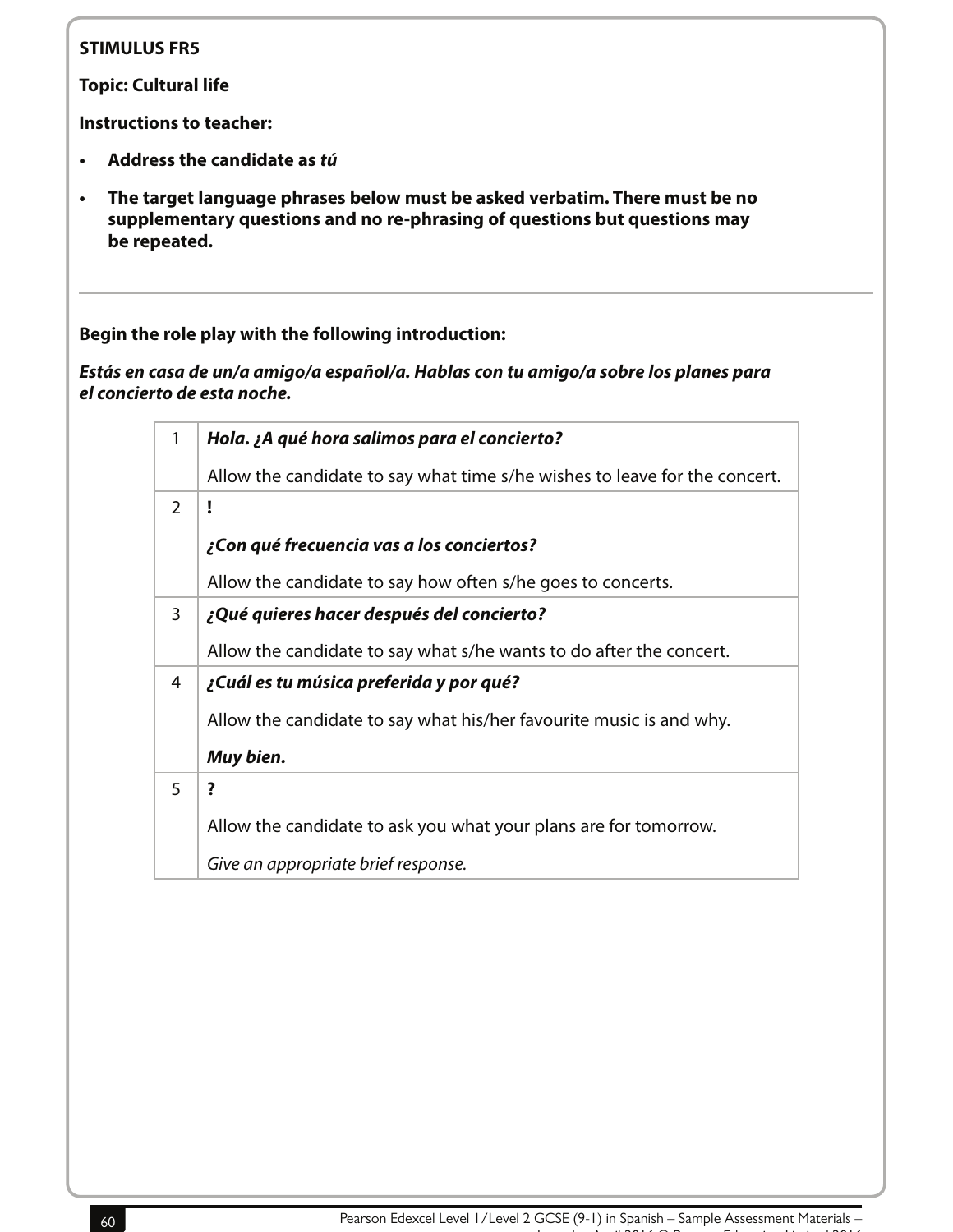# **Spanish**

**Paper 2: Speaking in Spanish Task 1: Role play Instructions to the candidate**

**1SP0/2F** Sample assessment material for first teaching Faper Reference September 2016 **Time: 19 to 21 minutes (total), which includes 12 minutes' preparation time**

**You do not need any other materials.**

## **Instructions**

- **•** The examination is made up of **three** tasks: one role play, one picture-based task, and a conversation.
- **•** You have **12 minutes** in total to prepare for the role play **and** for the picture-based task.
- **•** Do **not** make notes on this stimulus card.
- **•** Dictionaries and other resources are **not** allowed at any time.
- **•** You are permitted to make notes of up to a maximum of one side of A4 paper for **both** the role play **and** for the picture-based task.
- **•** for **both** the role play and for the picture-based task.<br>• You must hand in your notes **before** completing the final task (conversation).
- **•** You must hand in your notes **before** comp<br>• You may ask for questions to be repeated.
- **●** You may ask for questions to be repeated.<br>● You must **not** read out whole, prepared sentences in answer to questions.





**Turn over** 



**Foundation Tier**

Pearson Edexcel Level 1/Level 2 GCSE (9-1) in Spanish – Sample Assessment Materials – 61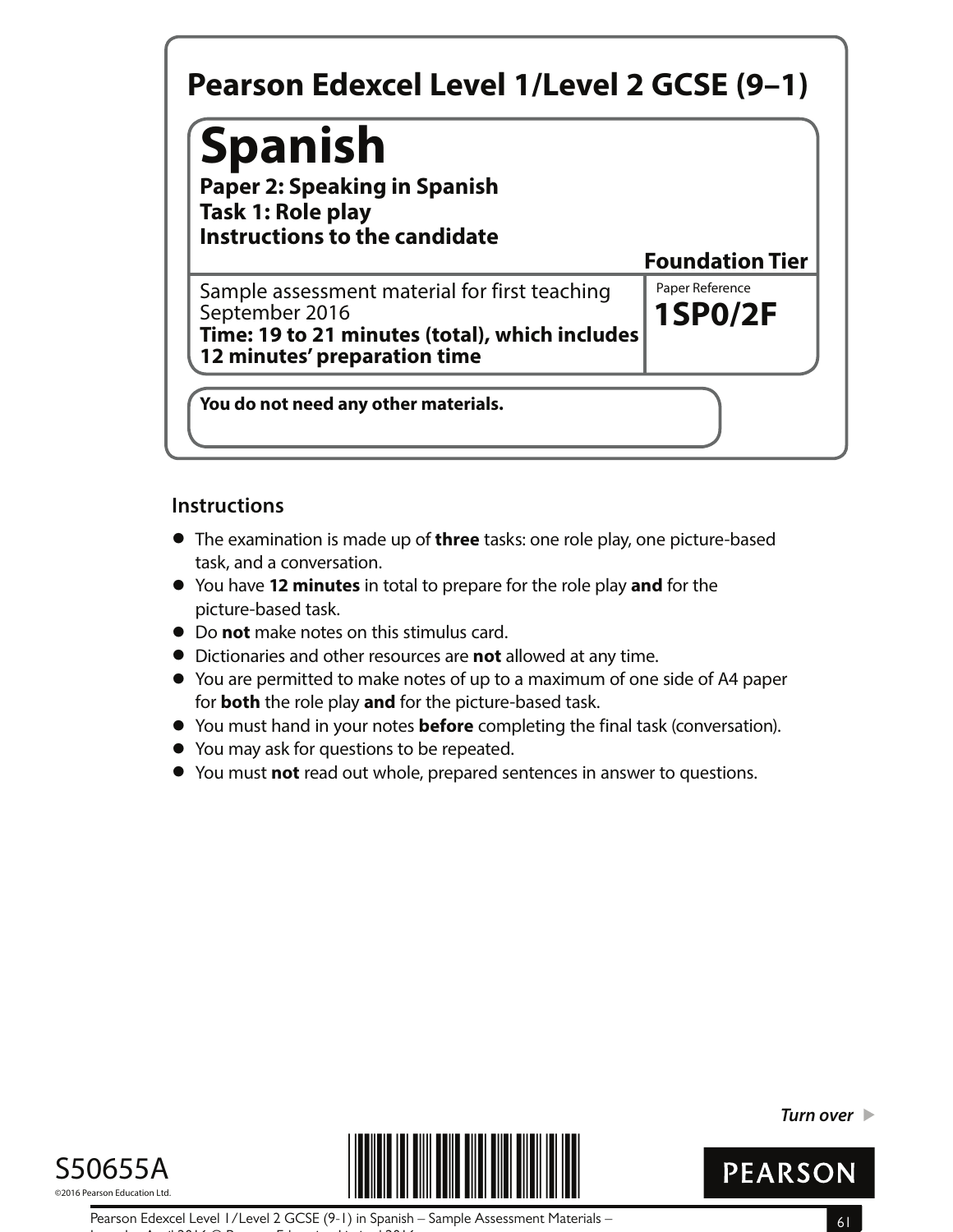#### **Topic: Travel and tourist transactions**

#### **Instructions to candidates:**

You are in a Spanish train station and you want to buy tickets. The teacher will play the part of the booking clerk and will speak first.

You must address the booking clerk as usted.

You will talk to the teacher using the five prompts below.

- where you see **?** you must ask a question
- where you see **!** you must respond to something you have not prepared

#### **Task**

**Usted está en una estación de tren en Madrid (España) y quiere comprar billetes.**

- 1. Billete destino
- 2. Billete tipo
- 3. **!**
- 4. Visita razón
- 5. **?** Viaje duración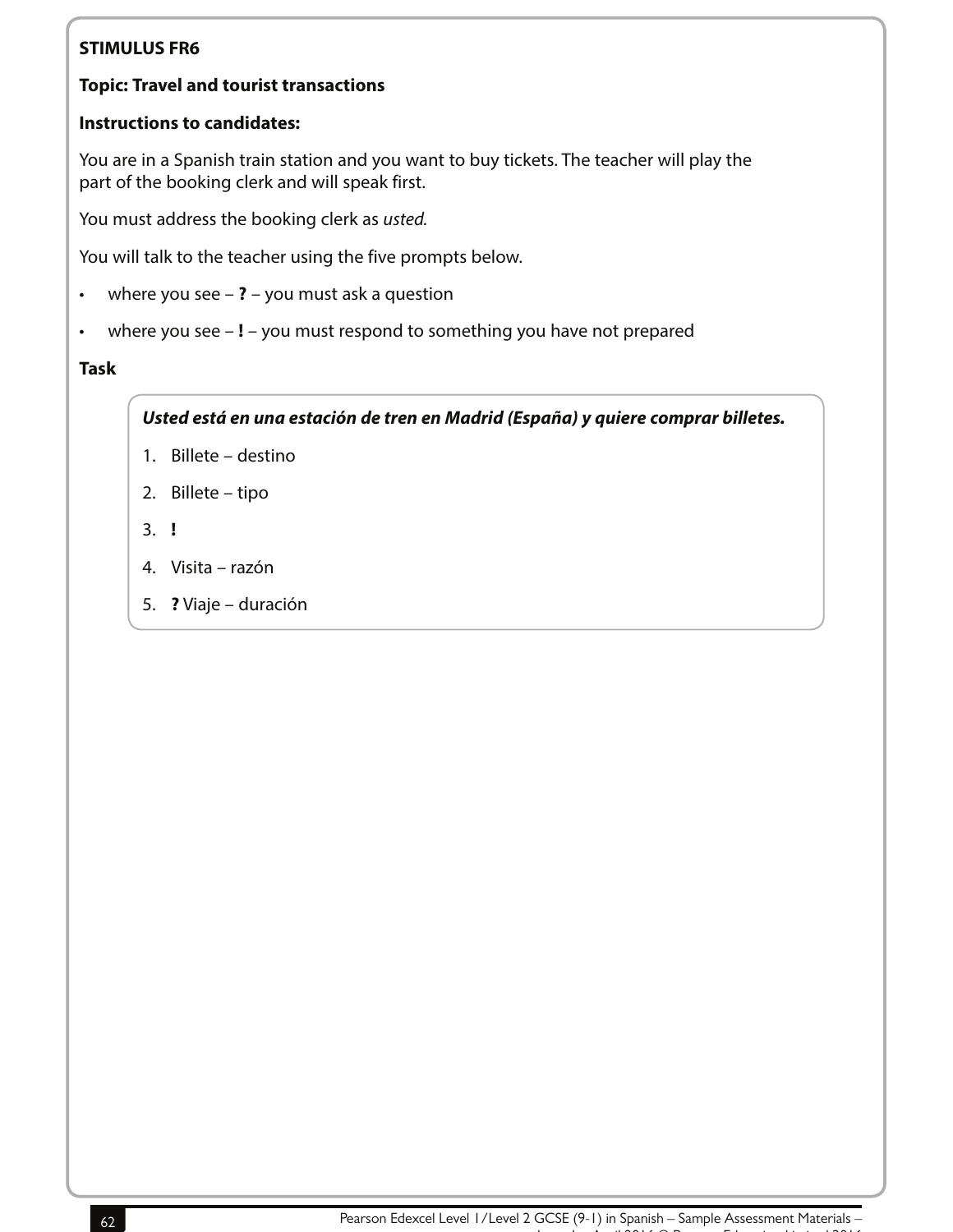# **Spanish**

**Paper 2: Speaking in Spanish Task 1: Role play Instructions to the teacher**

**1SP0/2F** Sample assessment material for first teaching Faper Reference September 2016 **Time: 19 to 21 minutes (total), which includes 12 minutes' preparation time**

**You do not need any other materials.**

## **Instructions**

- **•** You should open the role play with the introduction provided.
- You should open the role play with the introduction provided.<br>● The role play is recommended to last between one to one-and-a-half minutes.
- The role play is recommended to last between one to one-and-a-half n<br>● The set questions and comments must be asked as they are presented. • The set questions and comments must be asked as they are presented.<br>• Candidates must **not** read out whole, prepared sentences in answer
- to questions.
- **•** There must be no supplementary questions and no re-phrasing. The statements/questions may be repeated but no more than twice.





**Turn over** 



**Foundation Tier**

Pearson Edexcel Level 1/Level 2 GCSE (9-1) in Spanish – Sample Assessment Materials – 63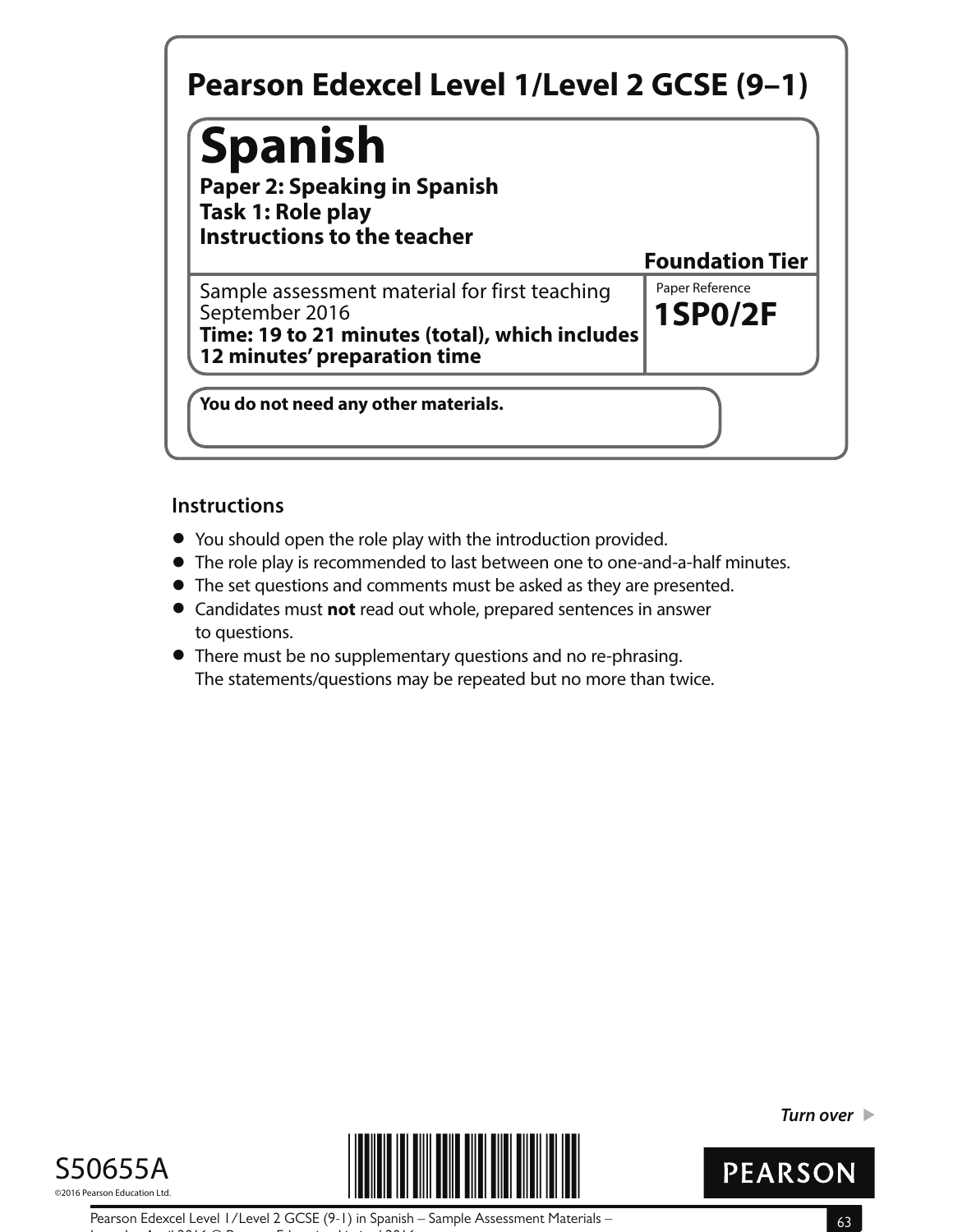**Topic: Travel and tourist transactions**

**Instructions to teacher:**

- **• Address the candidate as usted**
- **• The target language phrases below must be asked verbatim. There must be no supplementary questions and no re-phrasing of questions but questions may be repeated.**

### **Begin the role play with the following introduction:**

**Usted está en una estación de tren en Madrid (España) y quiere comprar billetes.**

| 1              | ¿En qué puedo ayudarle?                                                                                             |
|----------------|---------------------------------------------------------------------------------------------------------------------|
|                | Allow the candidate to state that s/he wishes to buy a ticket for  (stating<br>his/her destination).                |
| $\overline{2}$ | ¿Qué tipo de billete quiere usted?                                                                                  |
|                | Allow the candidate to say the type of ticket s/he wants to buy.                                                    |
| 3              | I                                                                                                                   |
|                | ¿Cómo paga usted?                                                                                                   |
|                | Allow the candidate to tell you his/her payment method.                                                             |
| 4              | ¿Por qué quiere visitar?                                                                                            |
|                | Allow the candidate to explain why s/he wants to visit (add appropriate<br>destination, as mentioned by candidate). |
|                | Muy bien.                                                                                                           |
| 5              | ?                                                                                                                   |
|                | Allow the candidate to ask you how long the journey lasts.                                                          |
|                | Give an appropriate brief response.                                                                                 |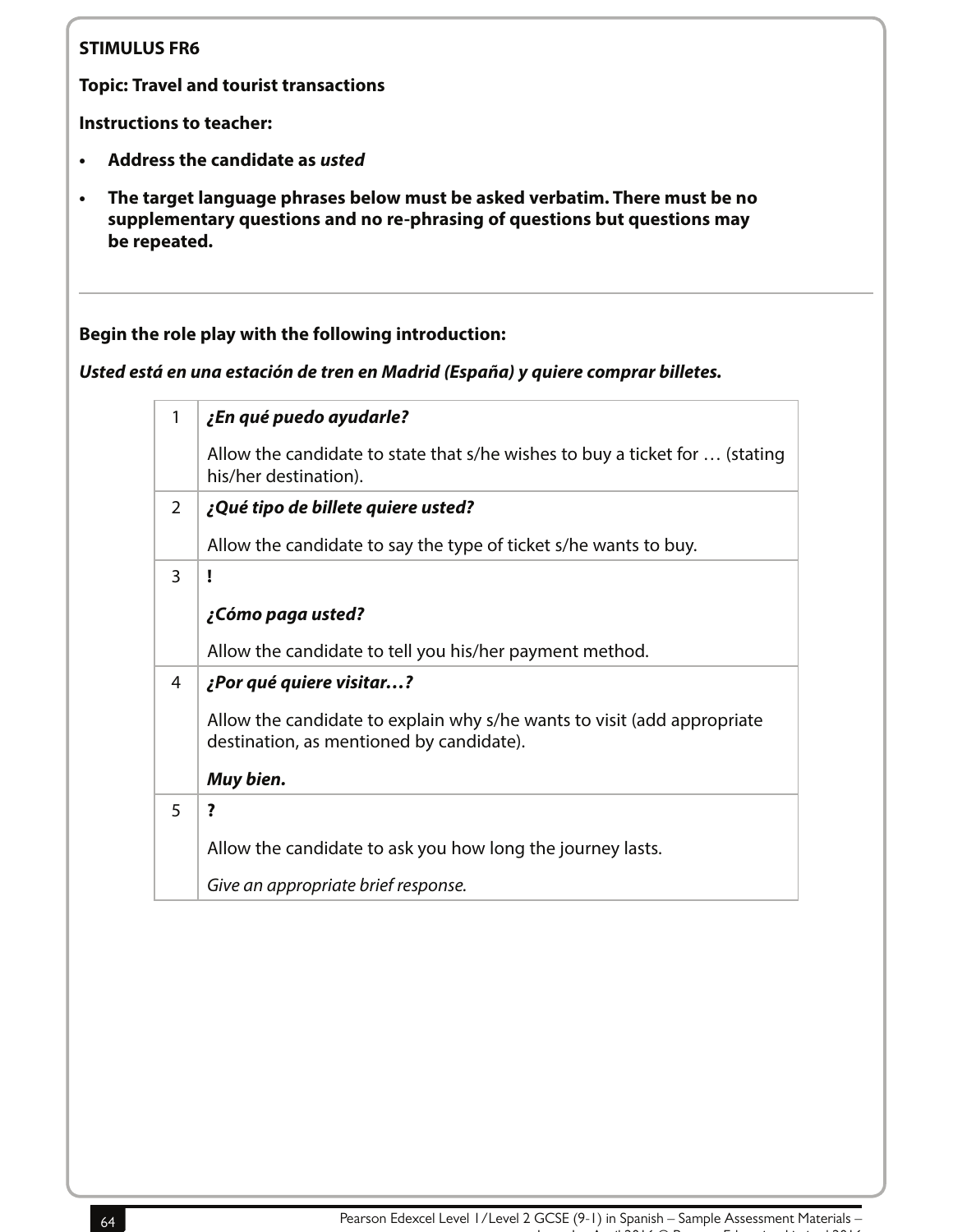# **Spanish**

**Paper 2: Speaking in Spanish Task 1: Role play Instructions to the candidate**

**1SP0/2F** Sample assessment material for first teaching Faper Reference September 2016 **Time: 19 to 21 minutes (total), which includes 12 minutes' preparation time**

**You do not need any other materials.**

## **Instructions**

- **•** The examination is made up of **three** tasks: one role play, one picture-based task, and a conversation.
- **•** You have **12 minutes** in total to prepare for the role play **and** for the picture-based task.
- **•** Do **not** make notes on this stimulus card.
- **•** Dictionaries and other resources are **not** allowed at any time.
- **•** You are permitted to make notes of up to a maximum of one side of A4 paper for **both** the role play **and** for the picture-based task.
- **•** for **both** the role play and for the picture-based task.<br>• You must hand in your notes **before** completing the final task (conversation).
- **•** You must hand in your notes **before** comp<br>• You may ask for questions to be repeated.
- **●** You may ask for questions to be repeated.<br>● You must **not** read out whole, prepared sentences in answer to questions.





**Turn over** 



**Foundation Tier**

Pearson Edexcel Level 1/Level 2 GCSE (9-1) in Spanish – Sample Assessment Materials – 65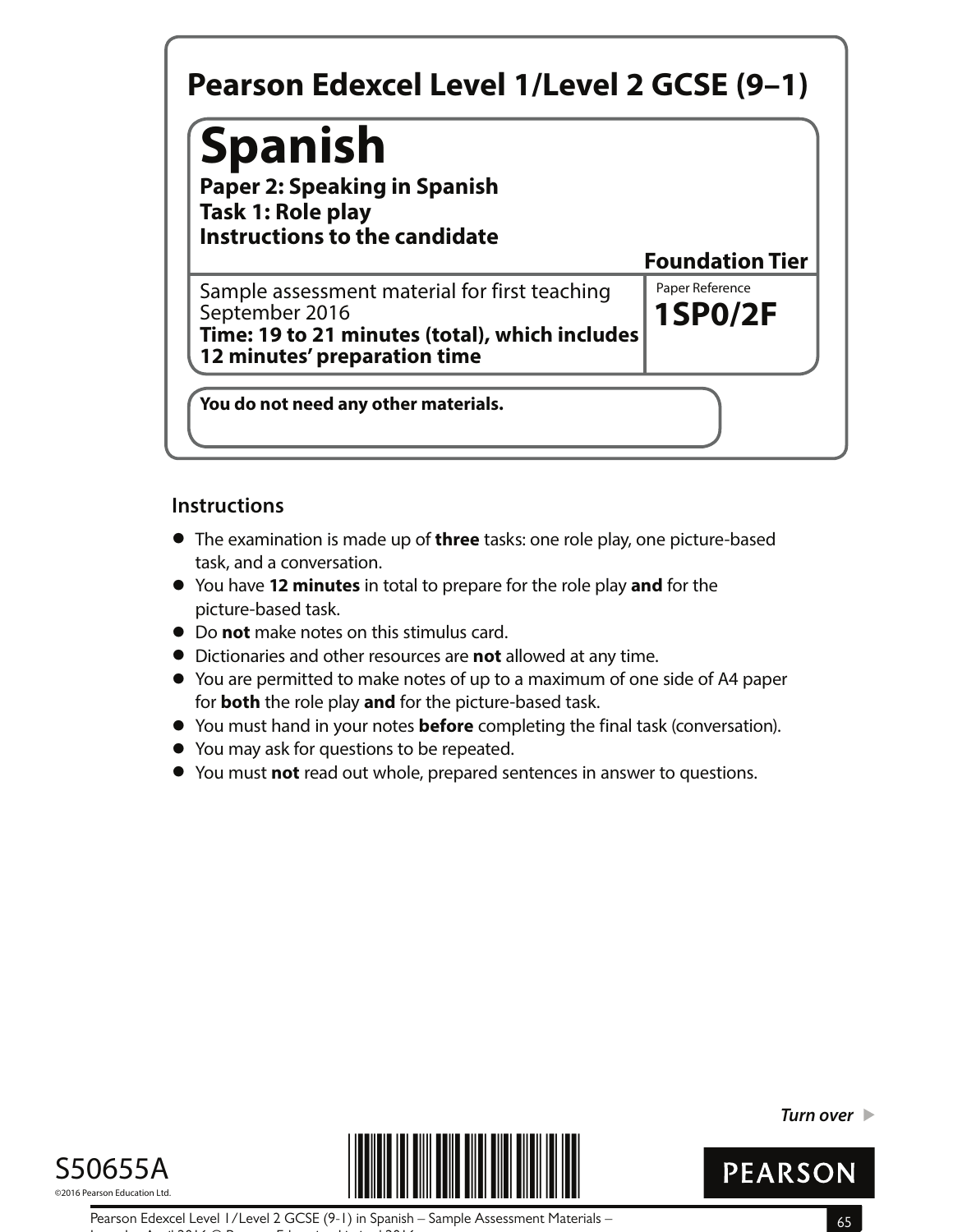#### **Topic: School activities**

#### **Instructions to candidates:**

You are at home talking to a Spanish friend from an exchange school in Valencia about an excursion which you are attending. The teacher will play the part of the Spanish friend and will speak first.

You must address your Spanish friend as tú.

You will talk to the teacher using the five prompts below.

- where you see **?** you must ask a question
- where you see **!** you must respond to something you have not prepared

#### **Task**

**Estás en casa con tu amigo/a español/a. Estáis hablando sobre una excursión.**

- 1. Excursión tipo
- 2. **!**
- 3. Visita razón
- 4. Almuerzo planes
- 5. **?** Intercambio escolar opinión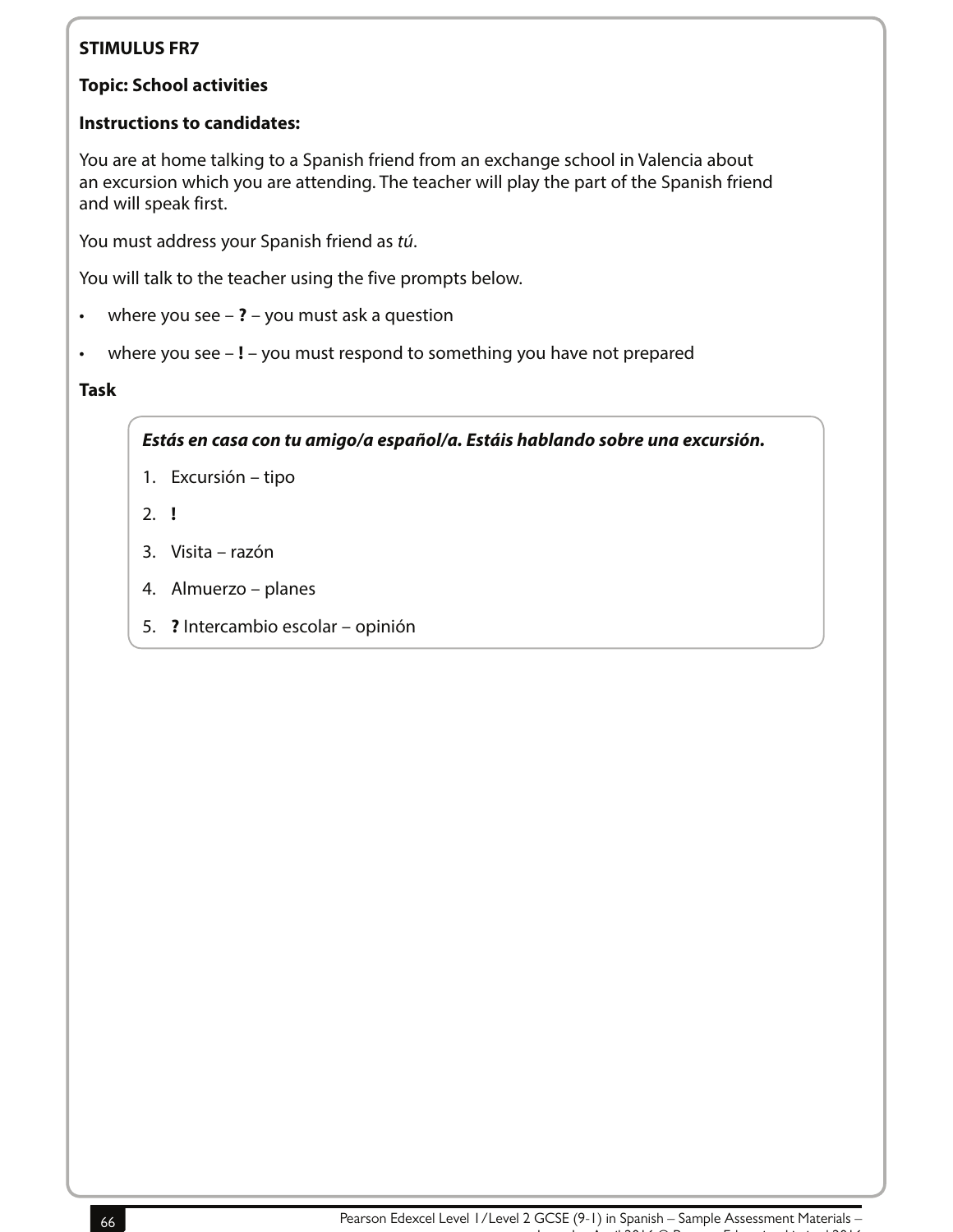# **Spanish**

**Paper 2: Speaking in Spanish Task 1: Role play Instructions to the teacher**

**1SP0/2F** Sample assessment material for first teaching Faper Reference September 2016 **Time: 19 to 21 minutes (total), which includes 12 minutes' preparation time**

**You do not need any other materials.**

## **Instructions**

- **•** You should open the role play with the introduction provided.
- You should open the role play with the introduction provided.<br>● The role play is recommended to last between one to one-and-a-half minutes.
- The role play is recommended to last between one to one-and-a-half n<br>● The set questions and comments must be asked as they are presented. • The set questions and comments must be asked as they are presented.<br>• Candidates must **not** read out whole, prepared sentences in answer
- to questions.
- **•** There must be no supplementary questions and no re-phrasing. The statements/questions may be repeated but no more than twice.





**Turn over** 



**Foundation Tier**

Pearson Edexcel Level 1/Level 2 GCSE (9-1) in Spanish – Sample Assessment Materials – 67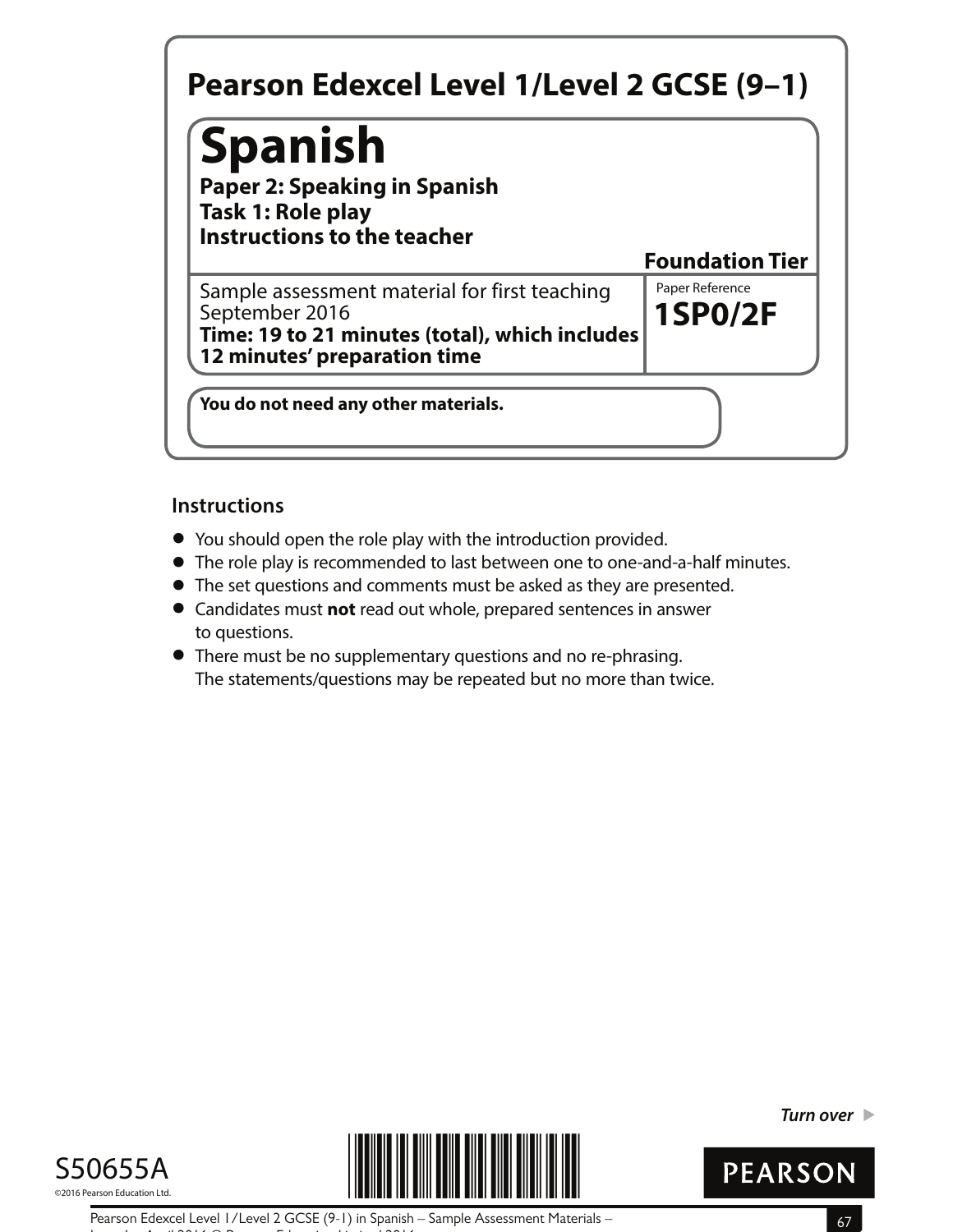**Topic: School activities**

**Instructions to teacher:**

- **• Address the candidate as tú**
- **• The target language phrases below must be asked verbatim. There must be no supplementary questions and no re-phrasing of questions but questions may be repeated.**

#### **Begin the role play with the following introduction:**

**Estás en casa con tu amigo/a español/a. Estáis hablando sobre una excursión.**

|               | ¿Qué tipo de excursión hacemos hoy?                                   |
|---------------|-----------------------------------------------------------------------|
|               | Allow the candidate to say what the excursion is.                     |
| $\mathcal{P}$ | Ţ                                                                     |
|               | ¿A qué hora nos vamos?                                                |
|               | Allow the candidate to give departure times.                          |
| 3             | ¿Por qué vamos allí?                                                  |
|               | Allow the candidate to justify the choice of visit.                   |
| 4             | ¿Qué hacemos para el almuerzo?                                        |
|               | Allow the candidate to say what s/he will do for lunch.               |
|               | Bien.                                                                 |
| 5             | ?                                                                     |
|               | Allow the candidate to ask you what you think of the school exchange. |
|               | Give an appropriate brief response.                                   |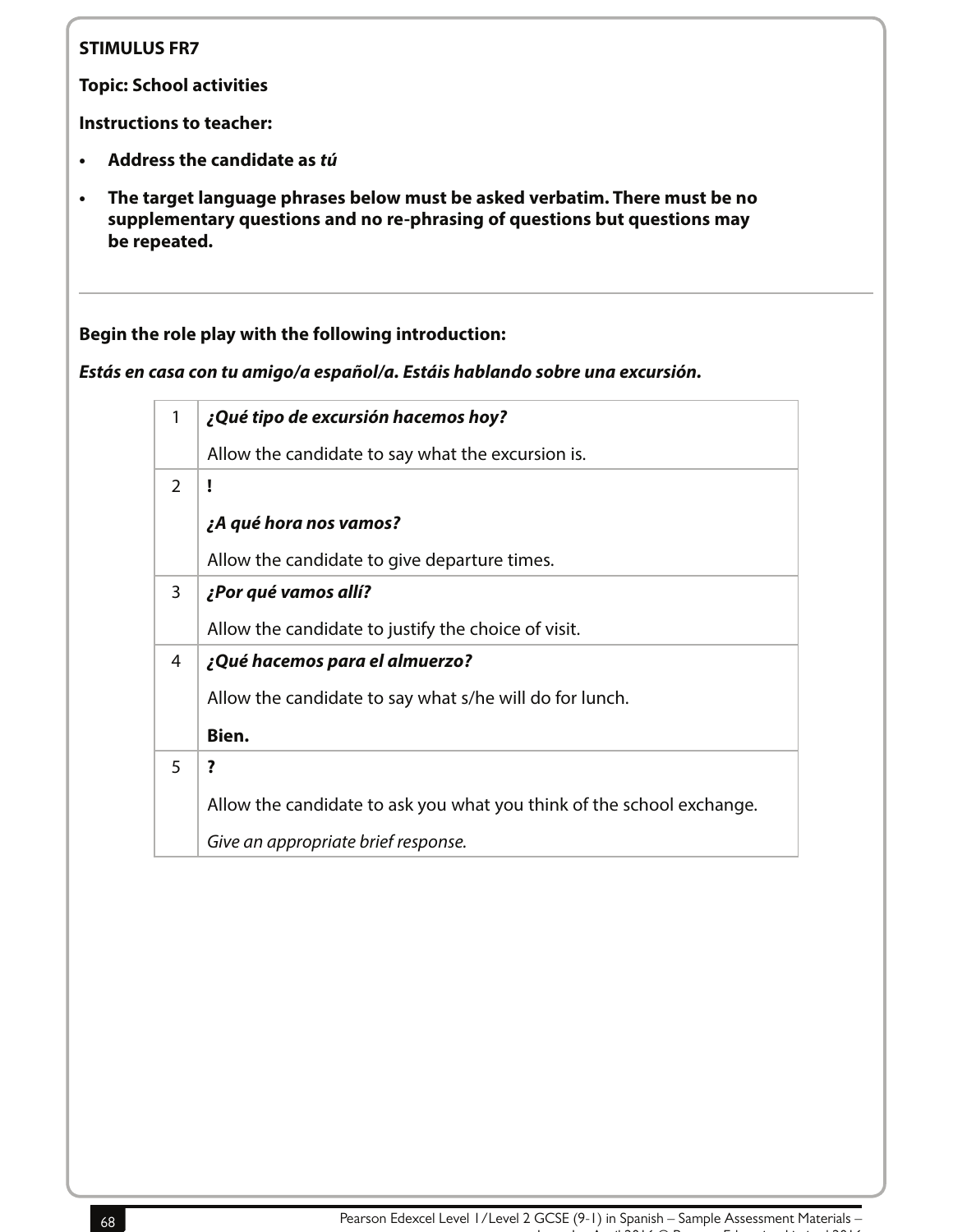# **Spanish**

**Paper 2: Speaking in Spanish Task 1: Role play Instructions to the candidate**

**1SP0/2F** Sample assessment material for first teaching Faper Reference September 2016 **Time: 19 to 21 minutes (total), which includes 12 minutes' preparation time**

**You do not need any other materials.**

## **Instructions**

- **•** The examination is made up of **three** tasks: one role play, one picture-based task, and a conversation.
- **•** You have **12 minutes** in total to prepare for the role play **and** for the picture-based task.
- **•** Do **not** make notes on this stimulus card.
- **•** Dictionaries and other resources are **not** allowed at any time.
- **•** You are permitted to make notes of up to a maximum of one side of A4 paper for **both** the role play **and** for the picture-based task.
- **•** for **both** the role play and for the picture-based task.<br>• You must hand in your notes **before** completing the final task (conversation).
- **•** You must hand in your notes **before** comp<br>• You may ask for questions to be repeated.
- **●** You may ask for questions to be repeated.<br>● You must **not** read out whole, prepared sentences in answer to questions.





**Turn over** 



**Foundation Tier**

Pearson Edexcel Level 1/Level 2 GCSE (9-1) in Spanish – Sample Assessment Materials – 69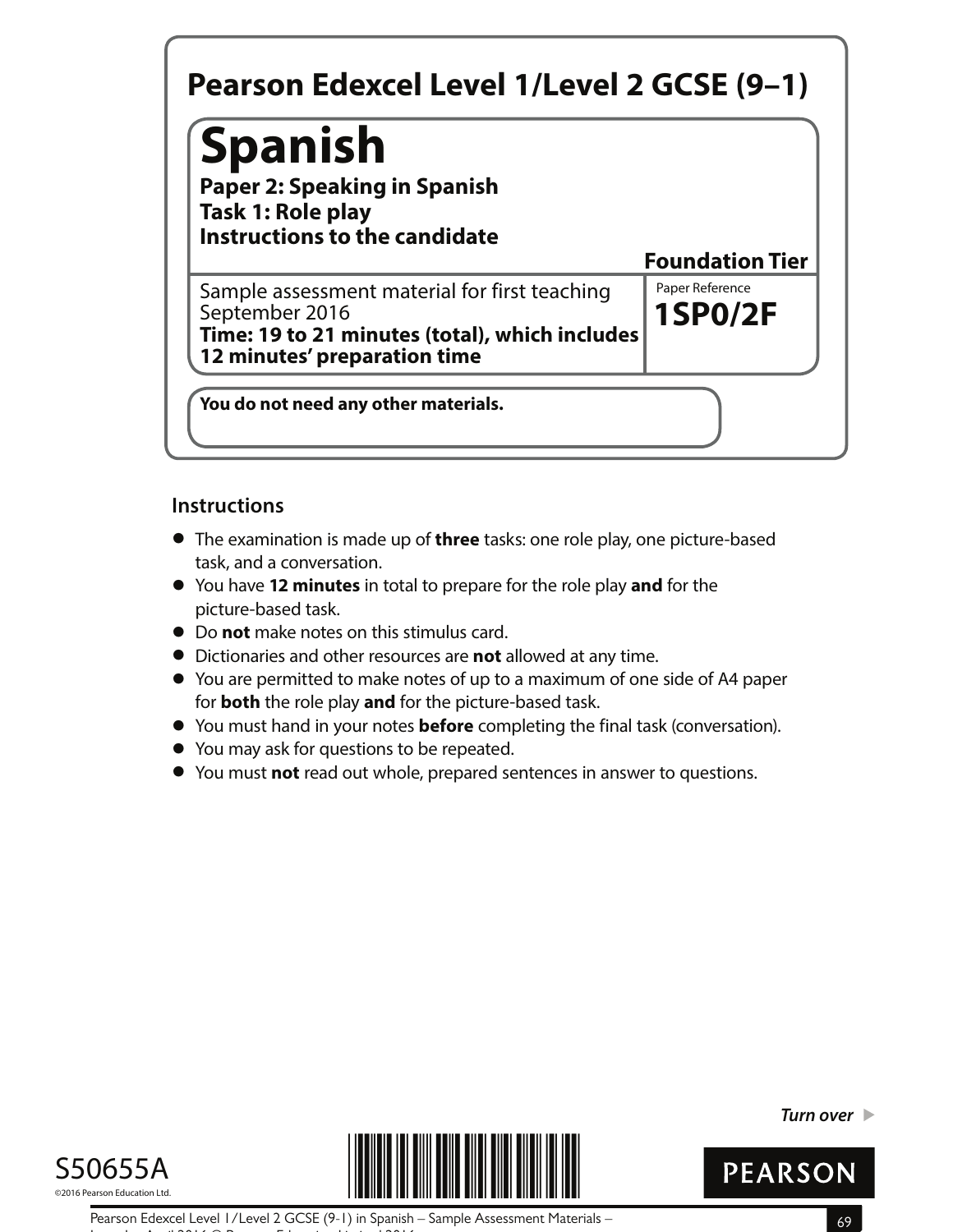#### **Topic: Ambitions**

#### **Instructions to candidates:**

You want to do voluntary work in Spain and you go to an agency to find out more. The teacher will play the part of the employee and will speak first.

You must address the employee as usted.

You will talk to the teacher using the five prompts below.

- where you see **?** you must ask a question
- where you see **!** you must respond to something you have not prepared

#### **Task**

**Usted está en una agencia benéfica en España para hacer trabajo voluntario.**

- 1. Trabajo tipo
- 2. Trabajo razón
- 3. **!**
- 4. Cualidades personales
- 5. **?** Empezar cuándo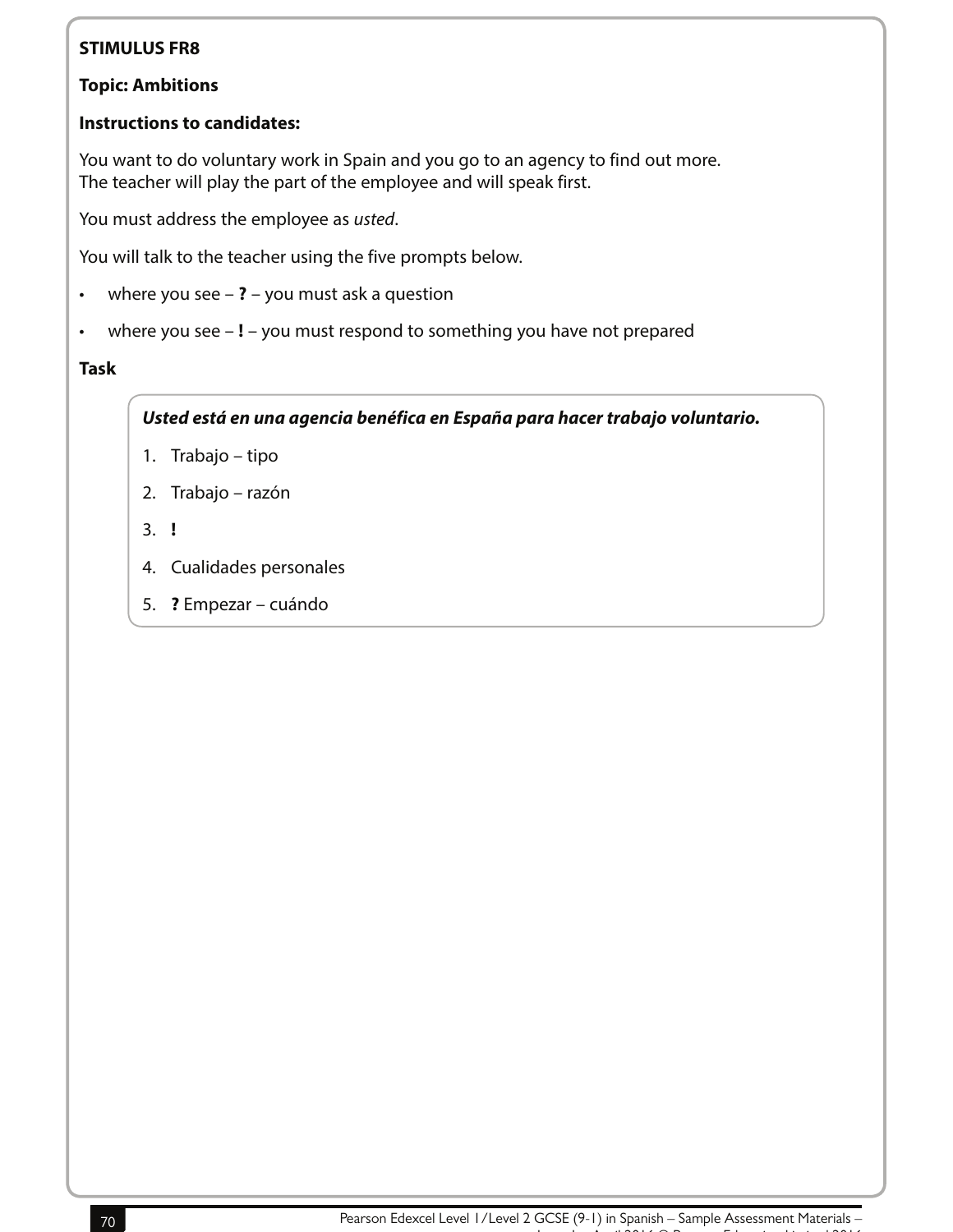# **Spanish**

**Paper 2: Speaking in Spanish Task 1: Role play Instructions to the teacher**

**1SP0/2F** Sample assessment material for first teaching Faper Reference September 2016 **Time: 19 to 21 minutes (total), which includes 12 minutes' preparation time**

**You do not need any other materials.**

## **Instructions**

- **•** You should open the role play with the introduction provided.
- You should open the role play with the introduction provided.<br>● The role play is recommended to last between one to one-and-a-half minutes.
- The role play is recommended to last between one to one-and-a-half n<br>● The set questions and comments must be asked as they are presented. • The set questions and comments must be asked as they are presented.<br>• Candidates must **not** read out whole, prepared sentences in answer
- to questions.
- **•** There must be no supplementary questions and no re-phrasing. The statements/questions may be repeated but no more than twice.





**Turn over** 



**Foundation Tier**

Pearson Edexcel Level 1/Level 2 GCSE (9-1) in Spanish – Sample Assessment Materials – 71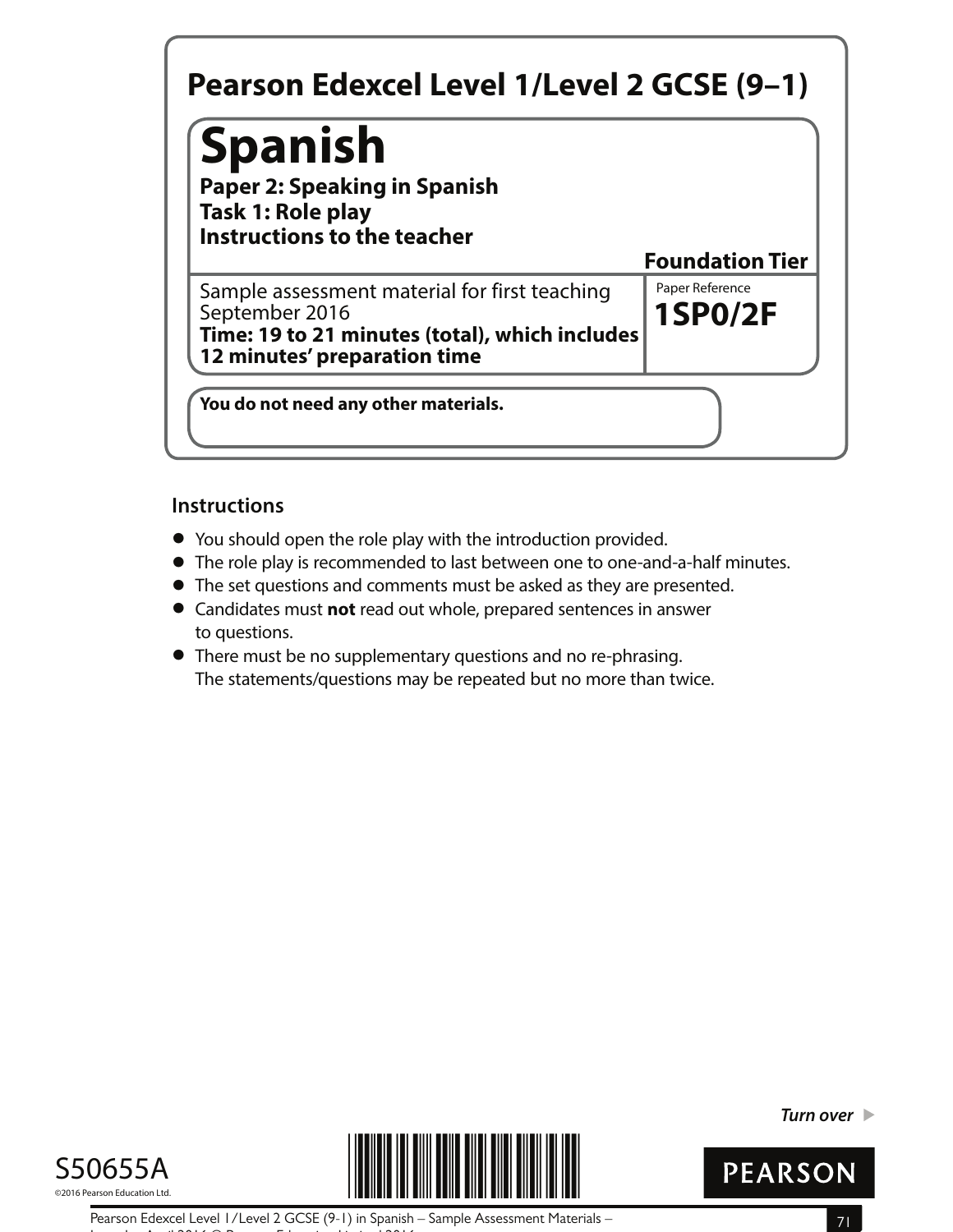**Topic: Ambitions**

**Instructions to teacher:**

- **• Address the candidate as usted**
- **• The target language phrases below must be asked verbatim. There must be no supplementary questions and no re-phrasing of questions but questions may be repeated.**

**Begin the role play with the following introduction:**

**Usted está en una agencia benéfica en España para hacer trabajo voluntario.**

| ¿En qué puedo ayudarle?                                                     |
|-----------------------------------------------------------------------------|
| Allow the candidate to say that he/she wants to do volunteering work        |
| ¿Por qué quiere trabajar como voluntario?                                   |
| Allow the candidate to say why he/she wants to do volunteering work         |
|                                                                             |
| ¿Por cuánto tiempo quiere trabajar con nosotros?                            |
| Allow the candidate to say how long s/he wishes to work as a volunteer.     |
| ¿Cuáles son sus cualidades personales para este trabajo?                    |
| Allow the candidate to say what his/her personal qualities are for the job. |
| Muy bien.                                                                   |
| ?                                                                           |
| Allow the candidate to ask you when s/he can begin work.                    |
| Give an appropriate brief response.                                         |
|                                                                             |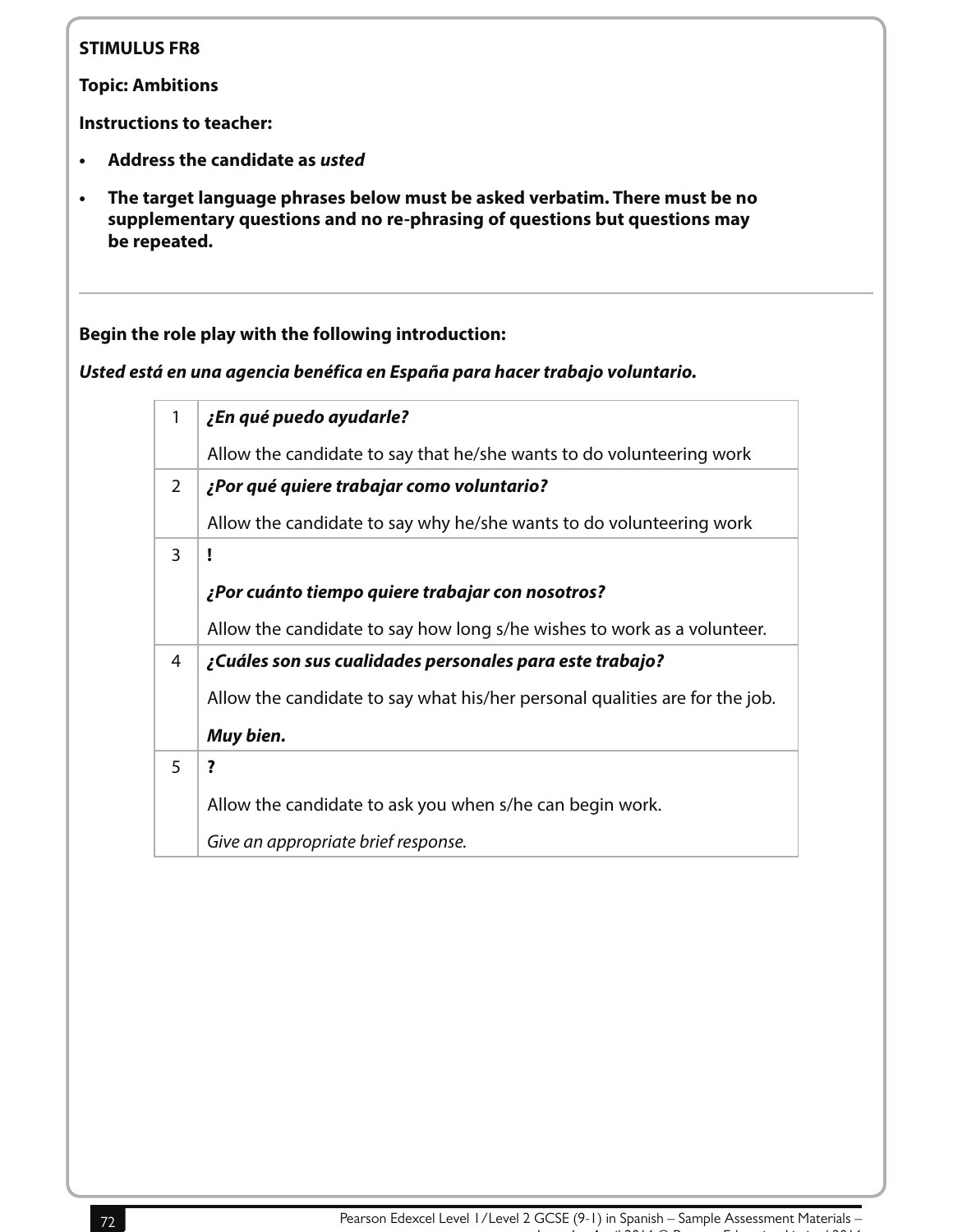# **Spanish**

**Paper 2: Speaking in Spanish Task 1: Role play Instructions to the candidate**

**1SP0/2F** Sample assessment material for first teaching Faper Reference September 2016 **Time: 19 to 21 minutes (total), which includes 12 minutes' preparation time**

**You do not need any other materials.**

## **Instructions**

- **•** The examination is made up of **three** tasks: one role play, one picture-based task, and a conversation.
- **•** You have **12 minutes** in total to prepare for the role play **and** for the picture-based task.
- **•** Do **not** make notes on this stimulus card.
- **•** Dictionaries and other resources are **not** allowed at any time.
- **•** You are permitted to make notes of up to a maximum of one side of A4 paper for **both** the role play **and** for the picture-based task.
- **•** for **both** the role play and for the picture-based task.<br>• You must hand in your notes **before** completing the final task (conversation).
- **•** You must hand in your notes **before** comp<br>• You may ask for questions to be repeated.
- **●** You may ask for questions to be repeated.<br>● You must **not** read out whole, prepared sentences in answer to questions.





**Turn over** 



**Foundation Tier**

Pearson Edexcel Level 1/Level 2 GCSE (9-1) in Spanish – Sample Assessment Materials – 73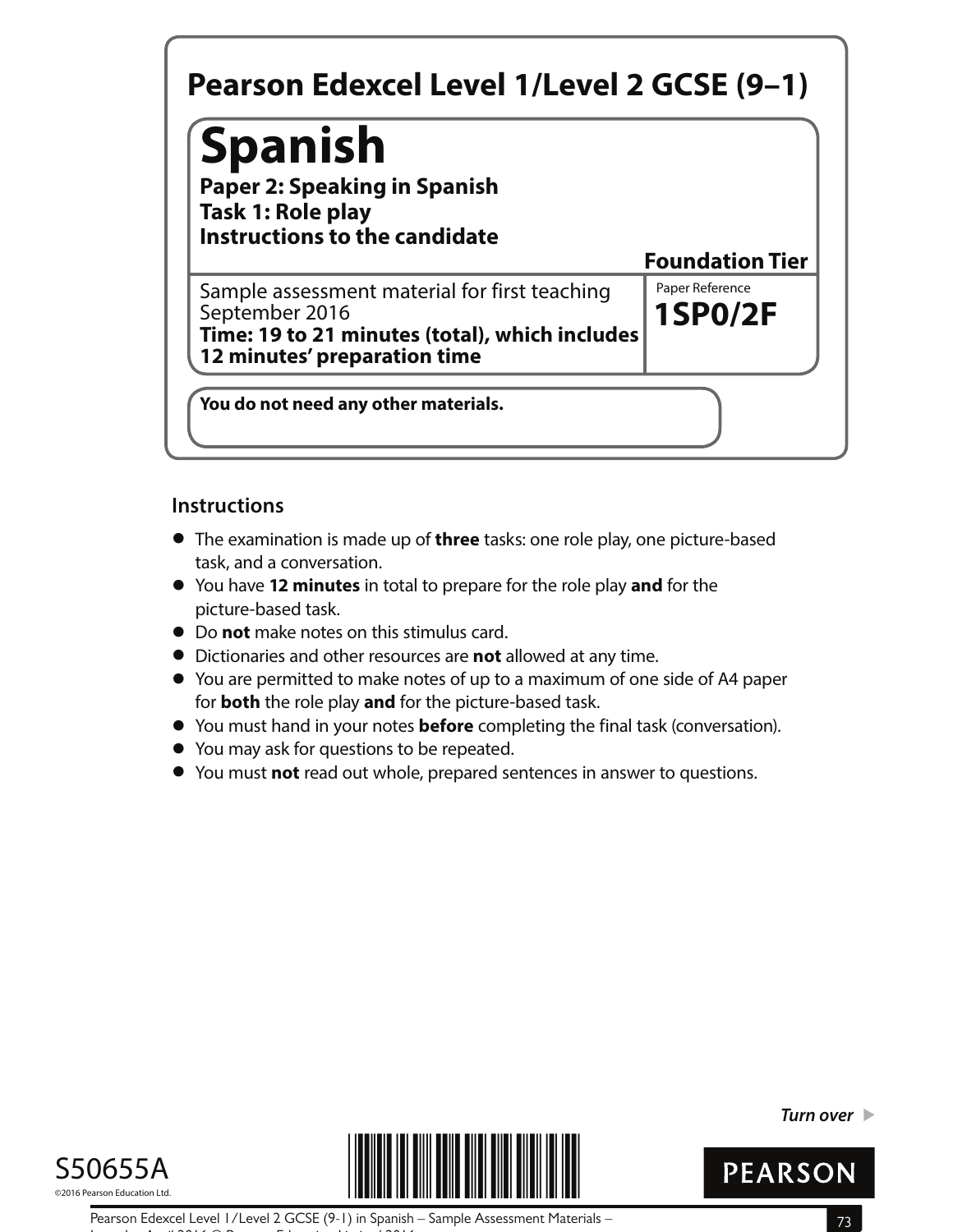#### **Topic: Who am I?**

#### **Instructions to candidates:**

You are at a Spanish friend's house. You are making plans for this evening. The teacher will play the role of your friend and will speak first.

You must address your Spanish friend as tú.

You will talk to the teacher using the five prompts below.

- where you see **?** you must ask a question
- where you see **!** you must respond to something you have not prepared

#### **Task**

**Estás en casa de un/a amigo/a español/a. Habláis sobre los planes para esta noche.**

- 1. Cena planes
- 2. **!**
- 3. Actividades con amigos normalmente
- 4. Tipo de película razón
- 5. **?** Cine precio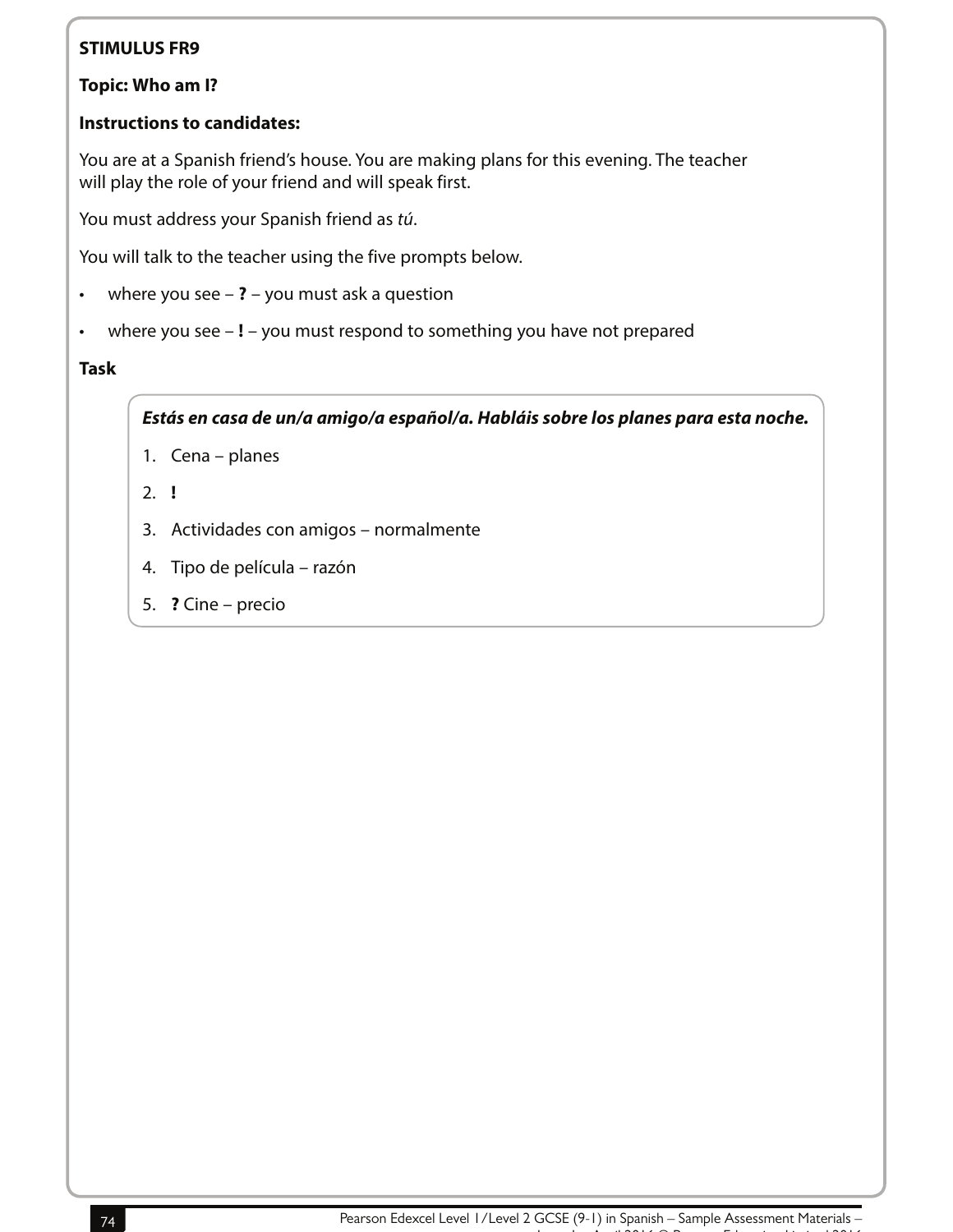# **Spanish**

**Paper 2: Speaking in Spanish Task 1: Role play Instructions to the teacher**

**1SP0/2F** Sample assessment material for first teaching Faper Reference September 2016 **Time: 19 to 21 minutes (total), which includes 12 minutes' preparation time**

**You do not need any other materials.**

## **Instructions**

- **•** You should open the role play with the introduction provided.
- You should open the role play with the introduction provided.<br>● The role play is recommended to last between one to one-and-a-half minutes.
- The role play is recommended to last between one to one-and-a-half n<br>● The set questions and comments must be asked as they are presented. • The set questions and comments must be asked as they are presented.<br>• Candidates must **not** read out whole, prepared sentences in answer
- to questions.
- **•** There must be no supplementary questions and no re-phrasing. The statements/questions may be repeated but no more than twice.





**Turn over** 



**Foundation Tier**

Pearson Edexcel Level 1/Level 2 GCSE (9-1) in Spanish – Sample Assessment Materials – 75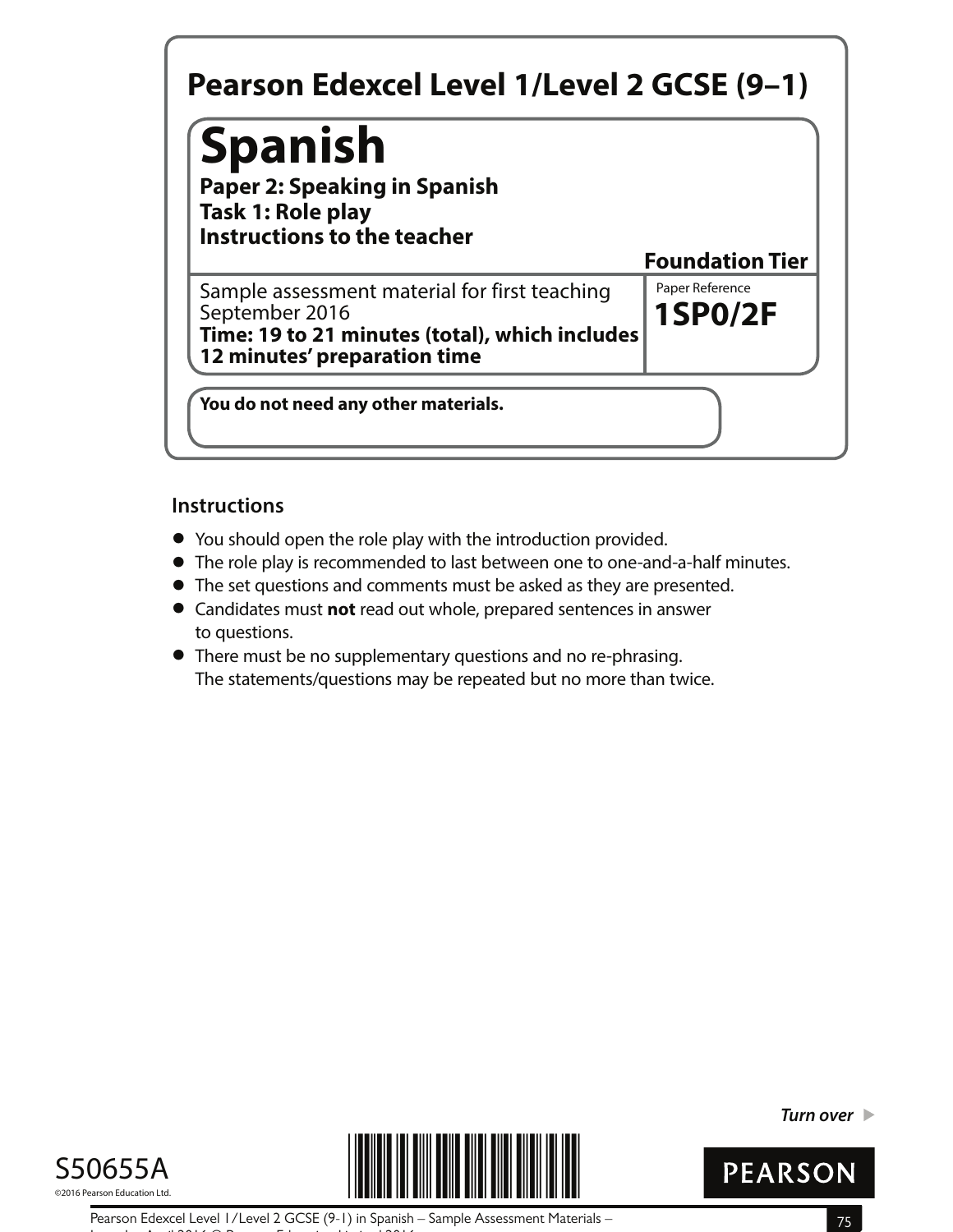**Topic: Who am I?**

**Instructions to teacher:**

- **• Address the candidate as tú**
- **• The target language phrases below must be asked verbatim. There must be no supplementary questions and no re-phrasing of questions but questions may be repeated.**

**Begin the role play with the following introduction:**

**Estás en casa de un/a amigo/a español/a. Habláis sobre los planes para esta noche.**

| 1             | ¿Qué hacemos para la cena esta noche?                                               |
|---------------|-------------------------------------------------------------------------------------|
|               | Allow the candidate to say what s/he wants to do for dinner tonight.                |
| $\mathcal{P}$ | Ţ                                                                                   |
|               | ¿Qué tipo de comida prefieres?                                                      |
|               | Allow the candidate to say what type of food s/he likes                             |
| 3             | ¿Qué haces normalmente cuando sales con tus amigos?                                 |
|               | Allow the candidate to say how s/he spends his/her free time.                       |
| 4             | Vamos al cine después de la cena. ¿Qué tipo de película prefieres ver y<br>por qué? |
|               | Allow the candidate to say what films s/he likes and why.                           |
|               | Muy bien.                                                                           |
| 5             | ?                                                                                   |
|               | Allow the candidate to ask you about the price of cinema tickets.                   |
|               | Give an appropriate brief response.                                                 |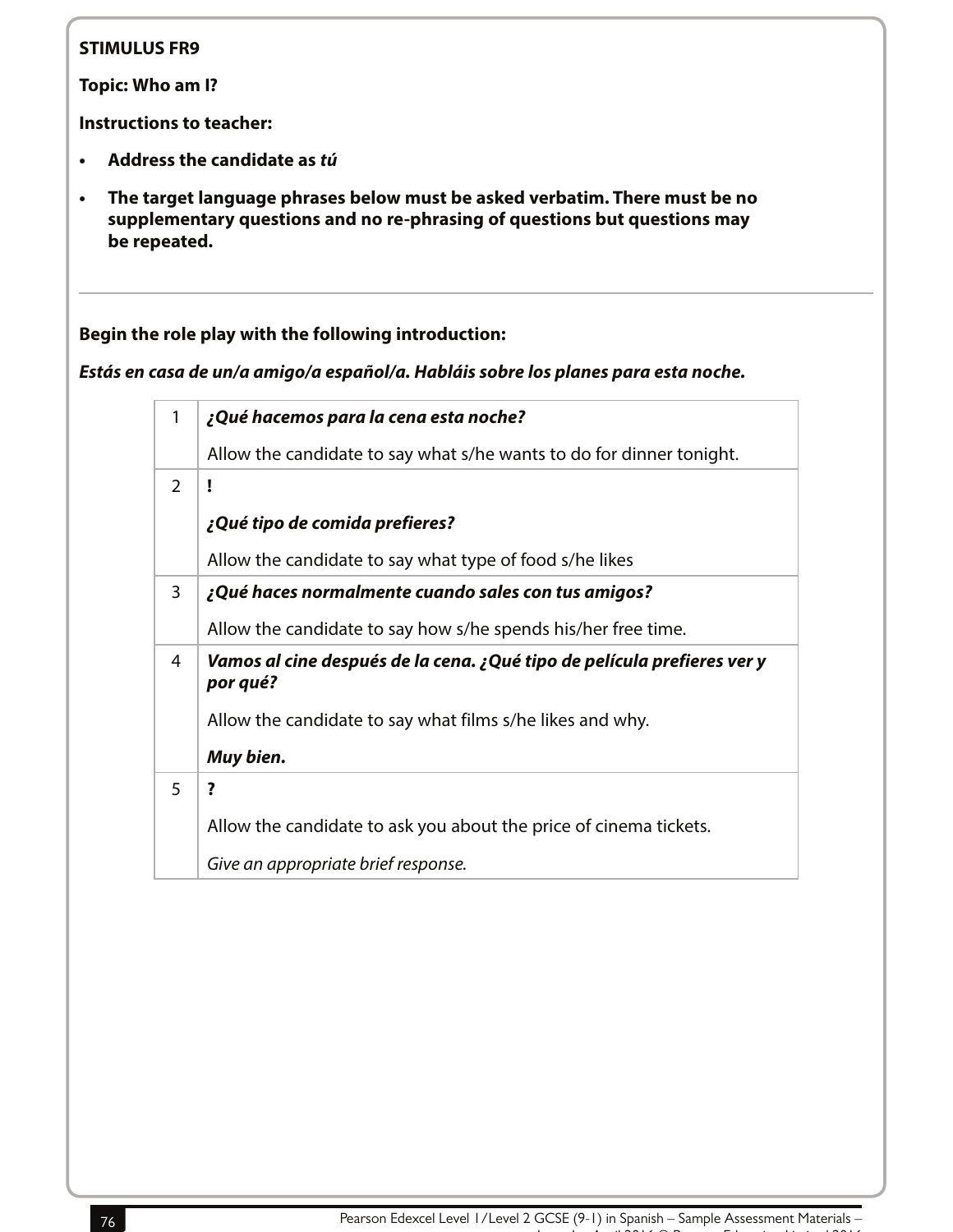# **Spanish**

**Paper 2: Speaking in Spanish Task 1: Role play Instructions to the candidate**

**1SP0/2F** Sample assessment material for first teaching Faper Reference September 2016 **Time: 19 to 21 minutes (total), which includes 12 minutes' preparation time**

**You do not need any other materials.**

## **Instructions**

- **•** The examination is made up of **three** tasks: one role play, one picture-based task, and a conversation.
- **•** You have **12 minutes** in total to prepare for the role play **and** for the picture-based task.
- **•** Do **not** make notes on this stimulus card.
- **•** Dictionaries and other resources are **not** allowed at any time.
- **•** You are permitted to make notes of up to a maximum of one side of A4 paper for **both** the role play **and** for the picture-based task.
- **•** for **both** the role play and for the picture-based task.<br>• You must hand in your notes **before** completing the final task (conversation).
- **•** You must hand in your notes **before** comp<br>• You may ask for questions to be repeated.
- **●** You may ask for questions to be repeated.<br>● You must **not** read out whole, prepared sentences in answer to questions.





**Turn over** 



**Foundation Tier**

Pearson Edexcel Level 1/Level 2 GCSE (9-1) in Spanish – Sample Assessment Materials – 77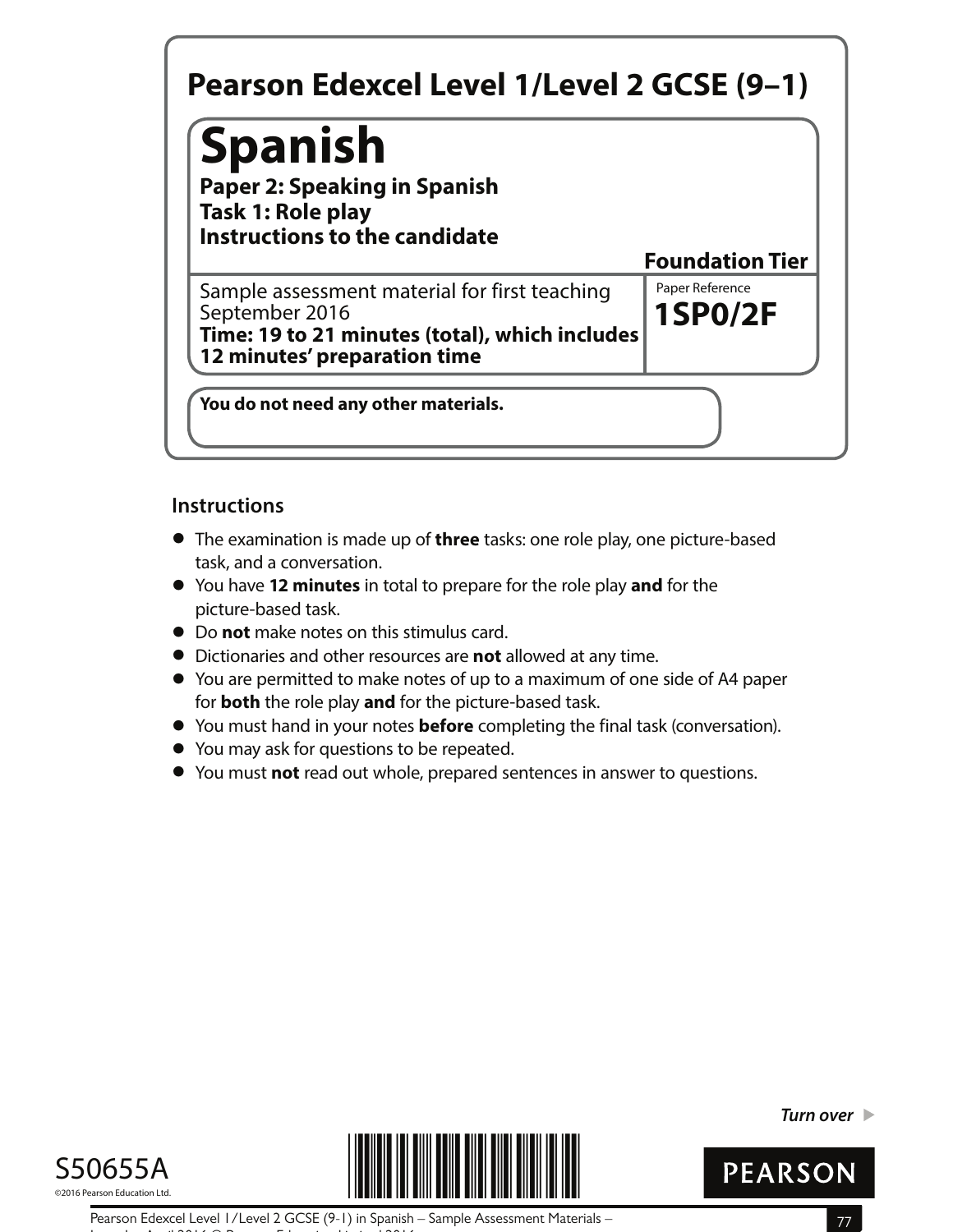#### **Topic: Work**

### **Instructions to candidates:**

You are in an interview for a summer job as a waiter/waitress in Bilbao, Spain. The teacher will play the role of the interviewer and will speak first.

You must address the interviewer as usted.

You will talk to the teacher using the five prompts below.

- where you see **?** you must ask a question
- where you see **!** you must respond to something you have not prepared

#### **Task**

**Usted está en una entrevista para un empleo como camarero/a durante el verano en Bilbao (España).**

- 1. Trabajo duración
- 2. **!**
- 3. Trabajo en España razón
- 4. Cualidades personales
- 5. **?** Trabajo sueldo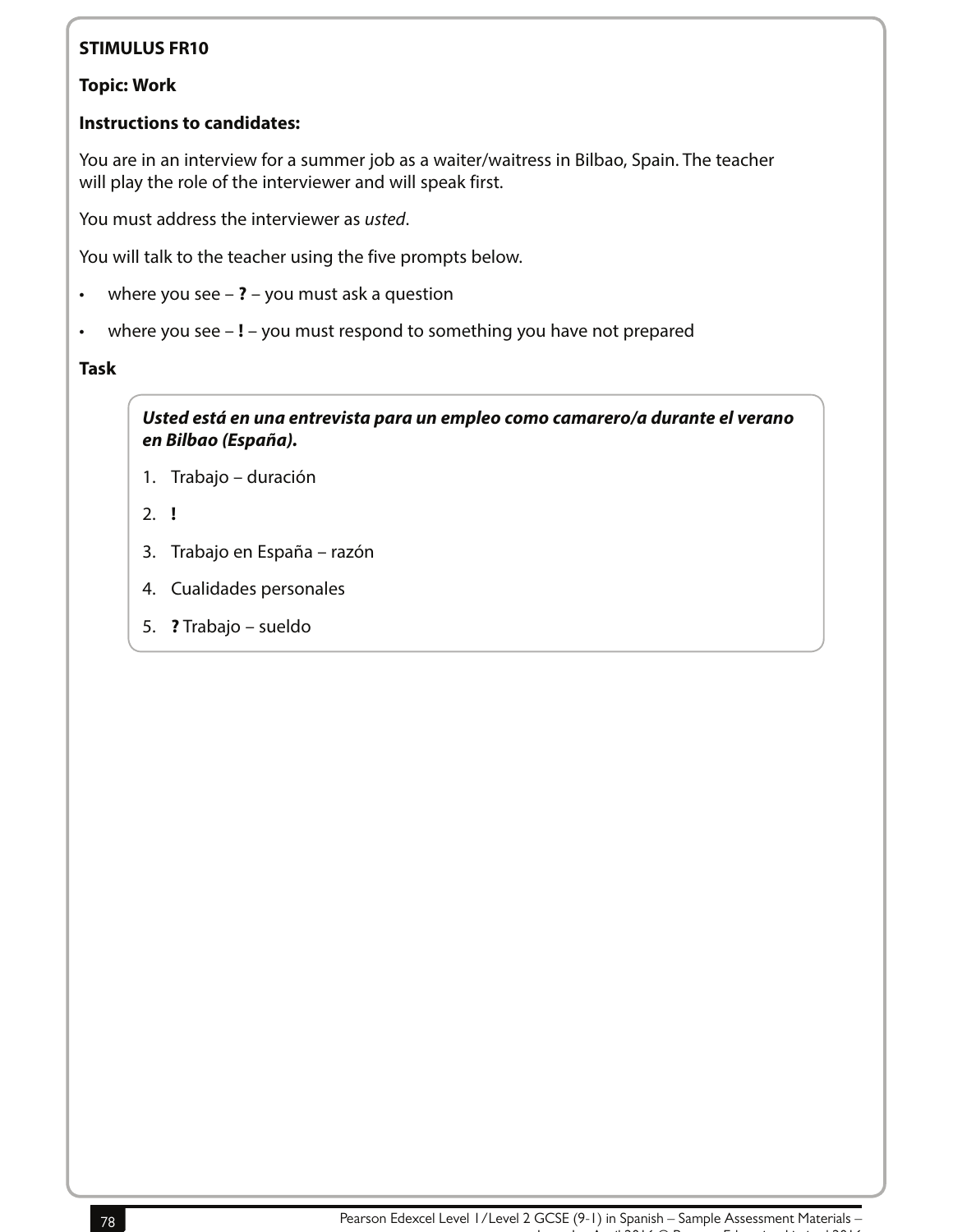# **Spanish**

**Paper 2: Speaking in Spanish Task 1: Role play Instructions to the teacher**

**1SP0/2F** Sample assessment material for first teaching Faper Reference September 2016 **Time: 19 to 21 minutes (total), which includes 12 minutes' preparation time**

**You do not need any other materials.**

## **Instructions**

- **•** You should open the role play with the introduction provided.
- You should open the role play with the introduction provided.<br>● The role play is recommended to last between one to one-and-a-half minutes.
- The role play is recommended to last between one to one-and-a-half n<br>● The set questions and comments must be asked as they are presented. • The set questions and comments must be asked as they are presented.<br>• Candidates must **not** read out whole, prepared sentences in answer
- to questions.
- **•** There must be no supplementary questions and no re-phrasing. The statements/questions may be repeated but no more than twice.





**Turn over** 



**Foundation Tier**

Pearson Edexcel Level 1/Level 2 GCSE (9-1) in Spanish – Sample Assessment Materials – 79